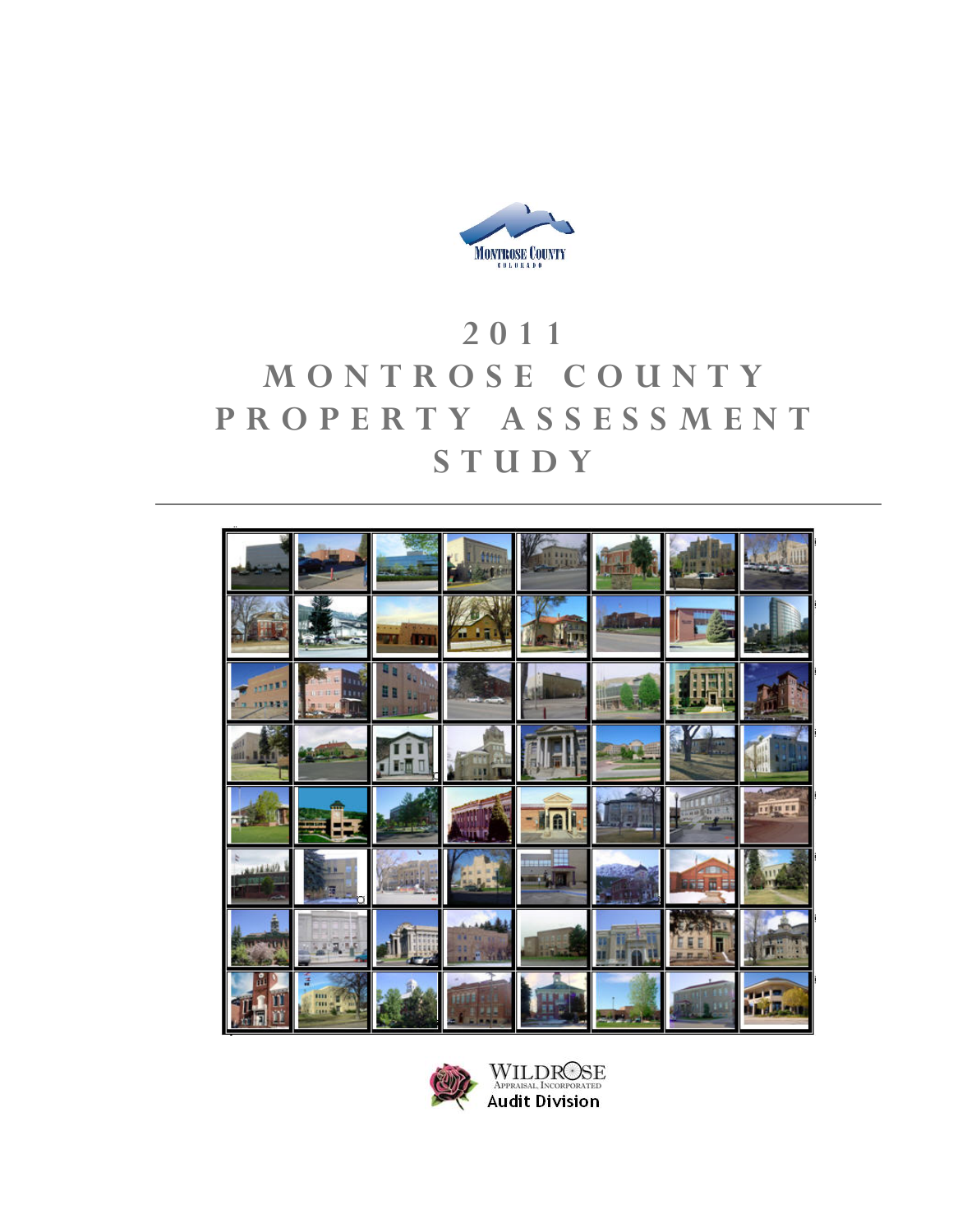

September 15, 2011

Mr. Mike Mauer Director of Research Colorado Legislative Council Room 029, State Capitol Building Denver, Colorado 80203

## **RE: Final Report for the 2011 Colorado Property Assessment Study**

Dear Mr. Mauer:

Wildrose Appraisal Inc.-Audit Division is pleased to submit the Final Reports for the 2011 Colorado Property Assessment Study.

These reports are the result of two analyses: A procedural audit and a statistical audit.

The procedural audit examines all classes of property. It specifically looks at how the assessor develops economic areas, confirms and qualifies sales, develops time adjustments and performs periodic physical property inspections. The audit reviews the procedures for determining subdivision absorption and subdivision discounting. Valuation methodology is examined for residential properties and commercial properties. Procedures are reviewed for producing mines, oil and gas leaseholds and lands producing, producing coal mines, producing earth and stone products, severed mineral interests, and nonproducing patented mining claims.

Statistical audits are performed on vacant land, residential properties, commercial/industrial properties and agricultural land. A statistical analysis is performed for personal property compliance on the eleven largest counties: Adams, Arapahoe, Boulder, Denver, Douglas, El Paso, Jefferson, Larimer, Mesa, Pueblo and Weld. The remaining counties receive a personal property procedural study.

Wildrose Appraisal Inc. – Audit Division appreciates the opportunity to be of service to the State of Colorado. Please contact us with any questions or concerns.

Harry J. Fuller

Harry J. Fuller Project Manager Wildrose Appraisal Inc. – Audit Division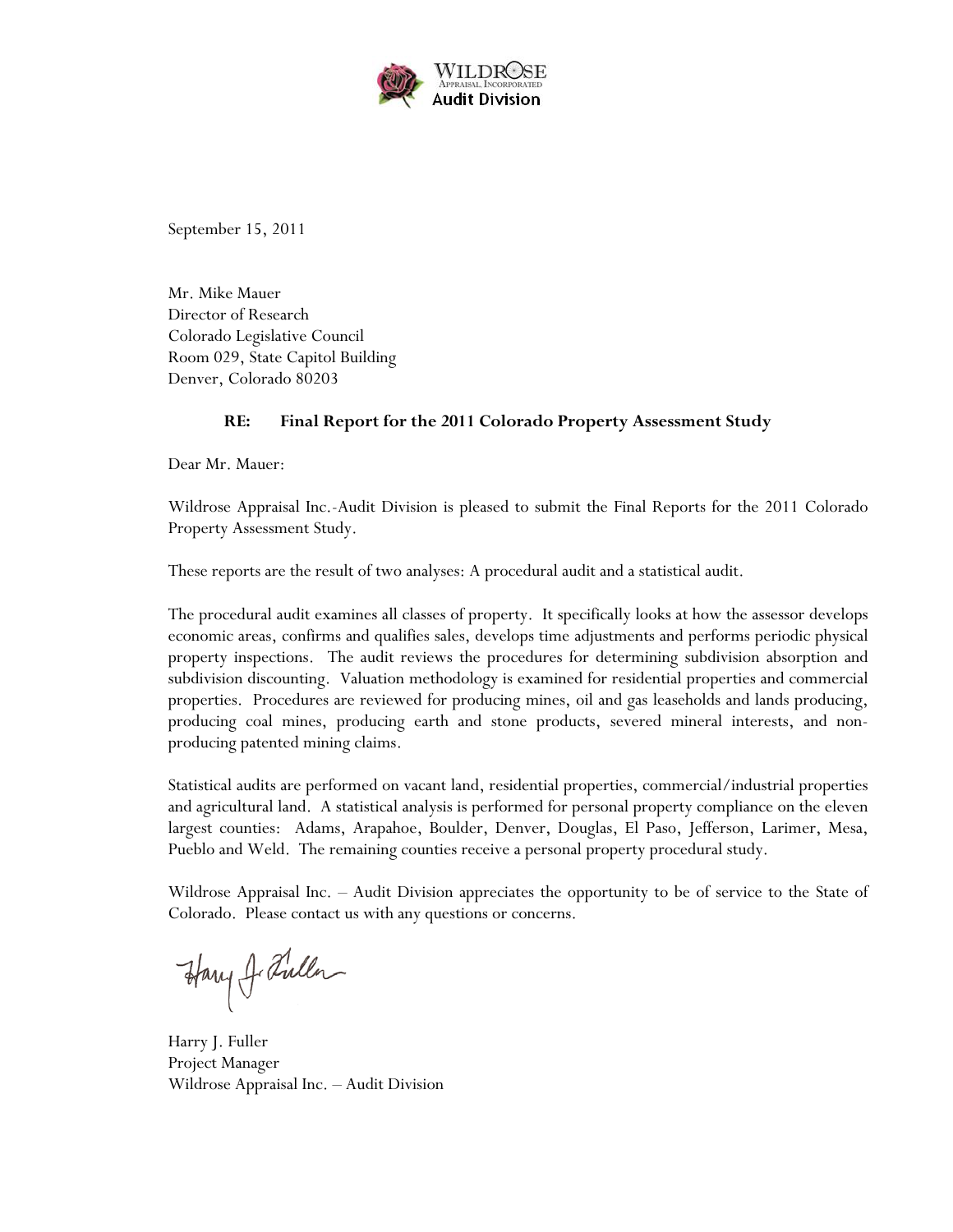

# TABLE OF CONTENTS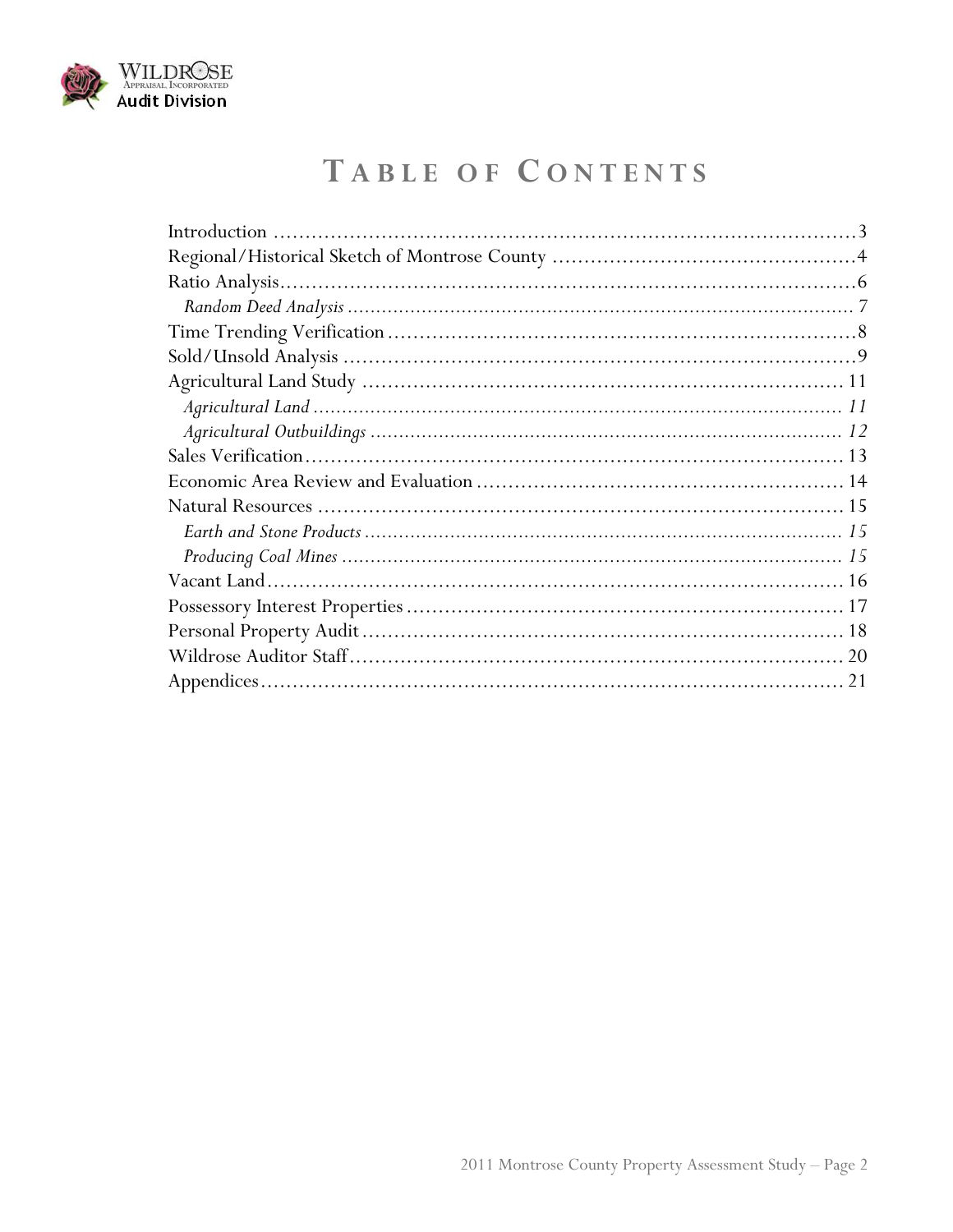





The State Board of Equalization (SBOE) reviews assessments for conformance to the Constitution. The SBOE will order revaluations for counties whose valuations do not reflect the proper valuation period level of value.

The statutory basis for the audit is found in C.R.S. 39-1-104  $(16)(a)(b)$  and  $(c)$ .

The legislative council sets forth two criteria that are the focus of the audit group:

To determine whether each county assessor is applying correctly the constitutional and statutory provisions, compliance requirements of the State Board of Equalization, and the manuals published by the State Property Tax Administrator to arrive at the actual value of each class of property.

To determine if each assessor is applying correctly the provisions of law to the actual values when arriving at valuations for assessment of all locally valued properties subject to the property tax.

The property assessment audit conducts a twopart analysis: A procedural analysis and a statistical analysis.

The procedural analysis includes all classes of property and specifically looks at how the assessor develops economic areas, confirms and qualifies sales, and develops time adjustments. The audit also examines the procedures for adequately discovering, classifying and valuing agricultural outbuildings, discovering subdivision build-out and subdivision discounting procedures. Valuation methodology for vacant land, improved residential properties and commercial properties is examined. Procedures for producing mines, oil and gas leaseholds and lands producing, producing coal mines, producing earth and stone products, severed mineral interests and non-producing patented mining claims are also reviewed.

Statistical analysis is performed on vacant land, residential properties, commercial industrial properties, agricultural land, and personal property. The statistical study results are compared with State Board of Equalization compliance requirements and the manuals published by the State Property Tax Administrator.

Wildrose Audit has completed the Property Assessment Study for 2011 and is pleased to report its findings for Montrose County in the following report.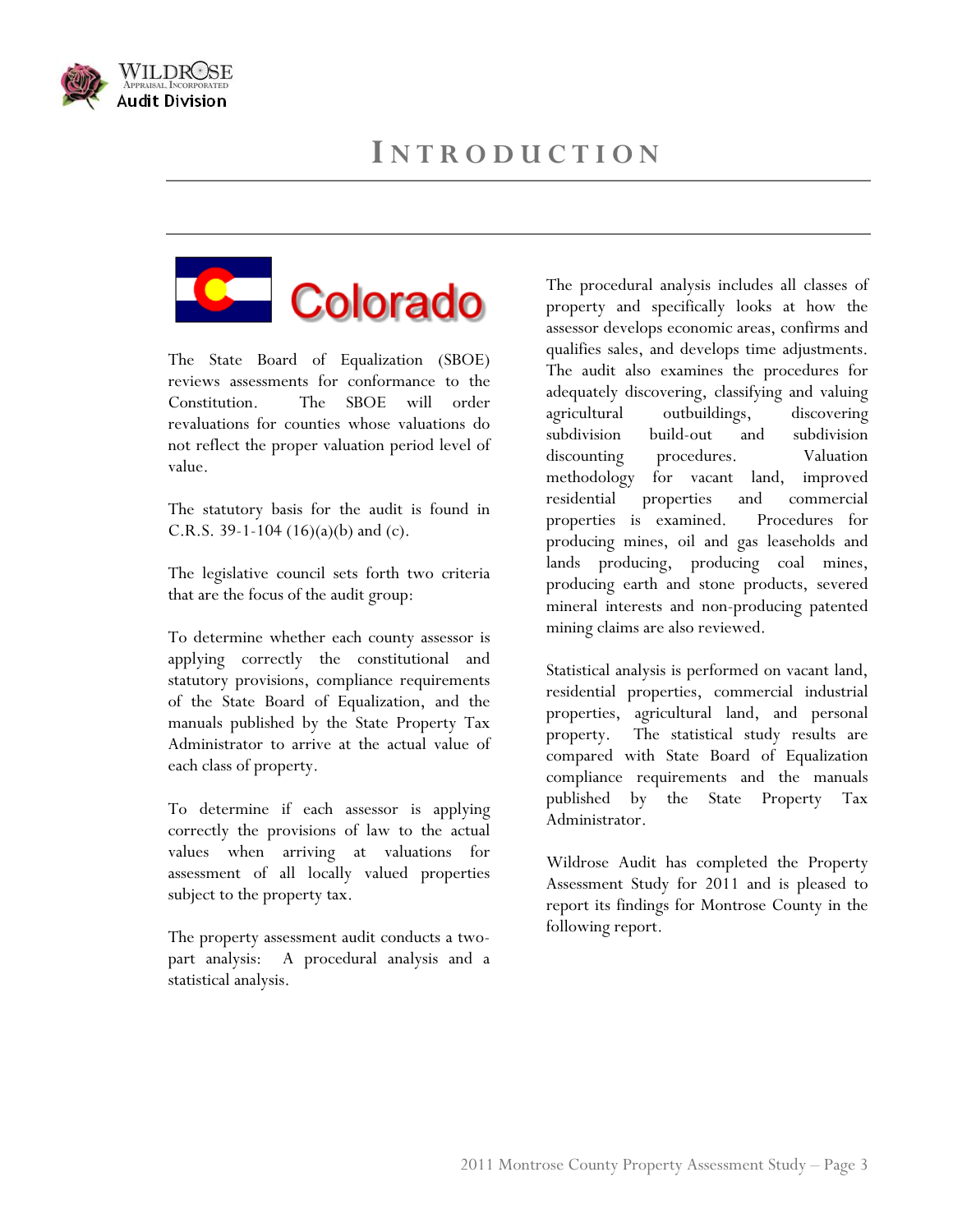

# **R EGIONAL / H ISTORICAL S KETCH OF M ONTROSE C OUNTY**

## **Regional Information**

Montrose County is located in the Western Slope region of Colorado. The Western Slope of Colorado refers to the region west of the Rocky Mountains. It includes Archuleta, Delta, Dolores, Eagle, Garfield, Grand, Gunnison, Hinsdale, Jackson, La Plata, Mesa, Moffat, Montezuma, Montrose, Ouray, Pitkin, Rio Blanco, Routt, San Juan, San Miguel, and Summit counties.

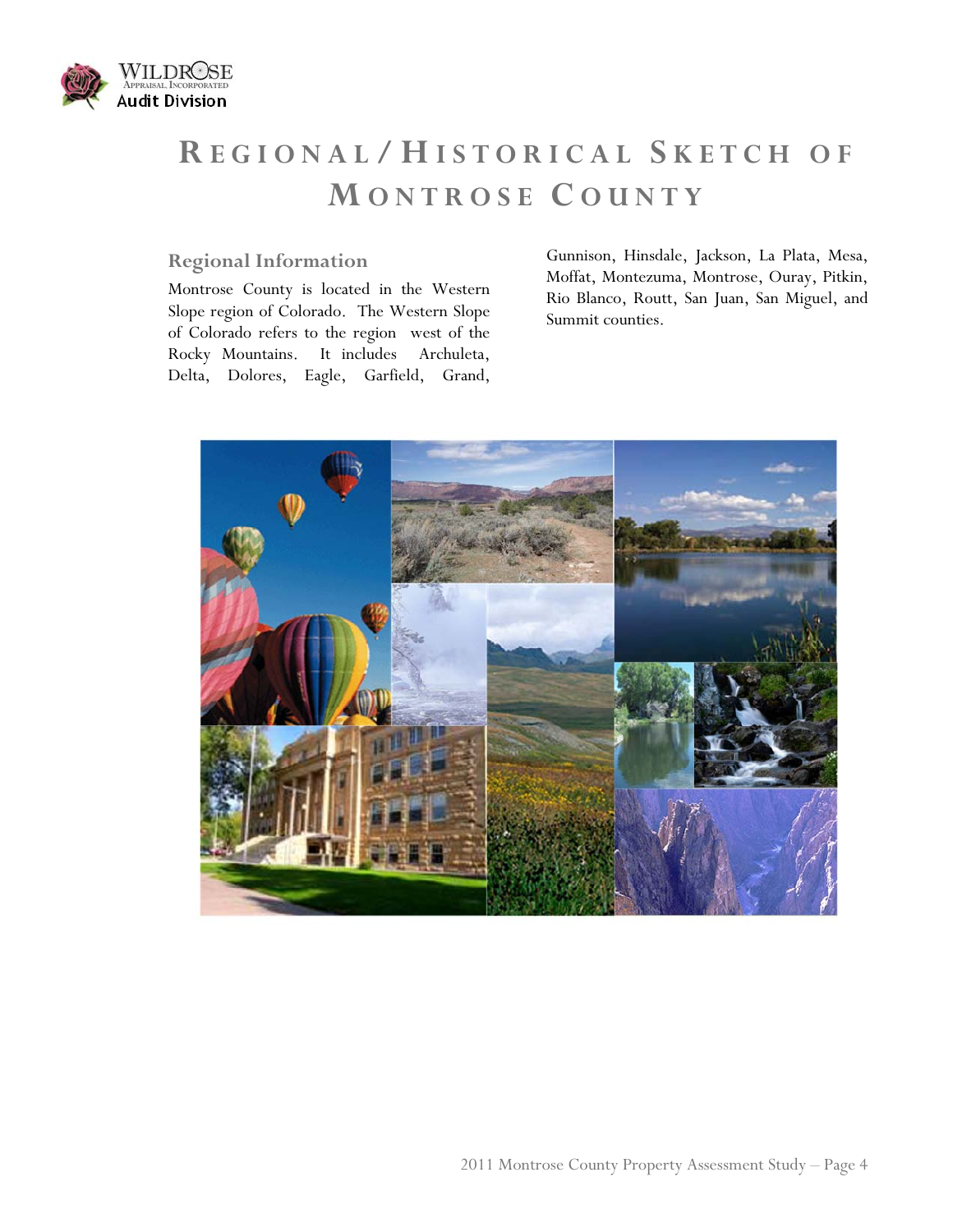

### **Historical Information**

Montrose County has a population of approximately 41,276 people with 18.42 people per square mile, according to the U.S. Census Bureau's 2010 census data. This represents a 23.46 percent change from the 2000 Census.

The first settlers came to the Uncompahgre Valley in the 1870s, but legally could not purchase land until after September 1881, when the Ute Indians were removed from their land and put on a reservation in Utah. The first stake was driven in December of 1881 and in 1882 Montrose officially became a town.

Montrose County, formed from a part of Gunnison County, was established in 1883 with an area of 2,238 square miles. It was named for the town of Montrose, which is the county seat. The town was known by the names of Pomona, Dad's Town, Uncompahgre Town, and several other names, before it finally came to be known as Montrose. Joseph Selig suggested the name Montrose after a favorite character in Sir Walter Scott's novel, The Legend of Montrose.

In 1882, the Denver & Rio Grande Railroad Co. built its narrow gauge mainline railroad through Montrose on its way from Denver to Salt Lake City, Utah. In 1890 the D&RGRR completed its standard gauge railroad from Denver to Grand Junction, leaving Montrose on the narrow gauge from Salida to Grand Junction and Ouray. In 1906, the track from Grand Junction to Montrose was changed from narrow gauge to standard gauge.

In 1909 the Gunnison Tunnel opened providing irrigation water from the Gunnison River in the Black Canyon to the Uncompahgre Valley helping turn Montrose into an agricultural hub as well.

Today Montrose serves as the gateway to the Black Canyon of the Gunnison National Park to the east of town and winter transportation hub to ski areas of the San Juan Mountains to the south. The majority of the County is made up of National Forest, Bureau of Land Management or National Park lands. The main cities include Montrose, Maher, Naturita, Nucla, Olathe and Paradox.

*(www.Wikipedia.org, www.co.montrose.co.us, www.cityofmontrose.org)*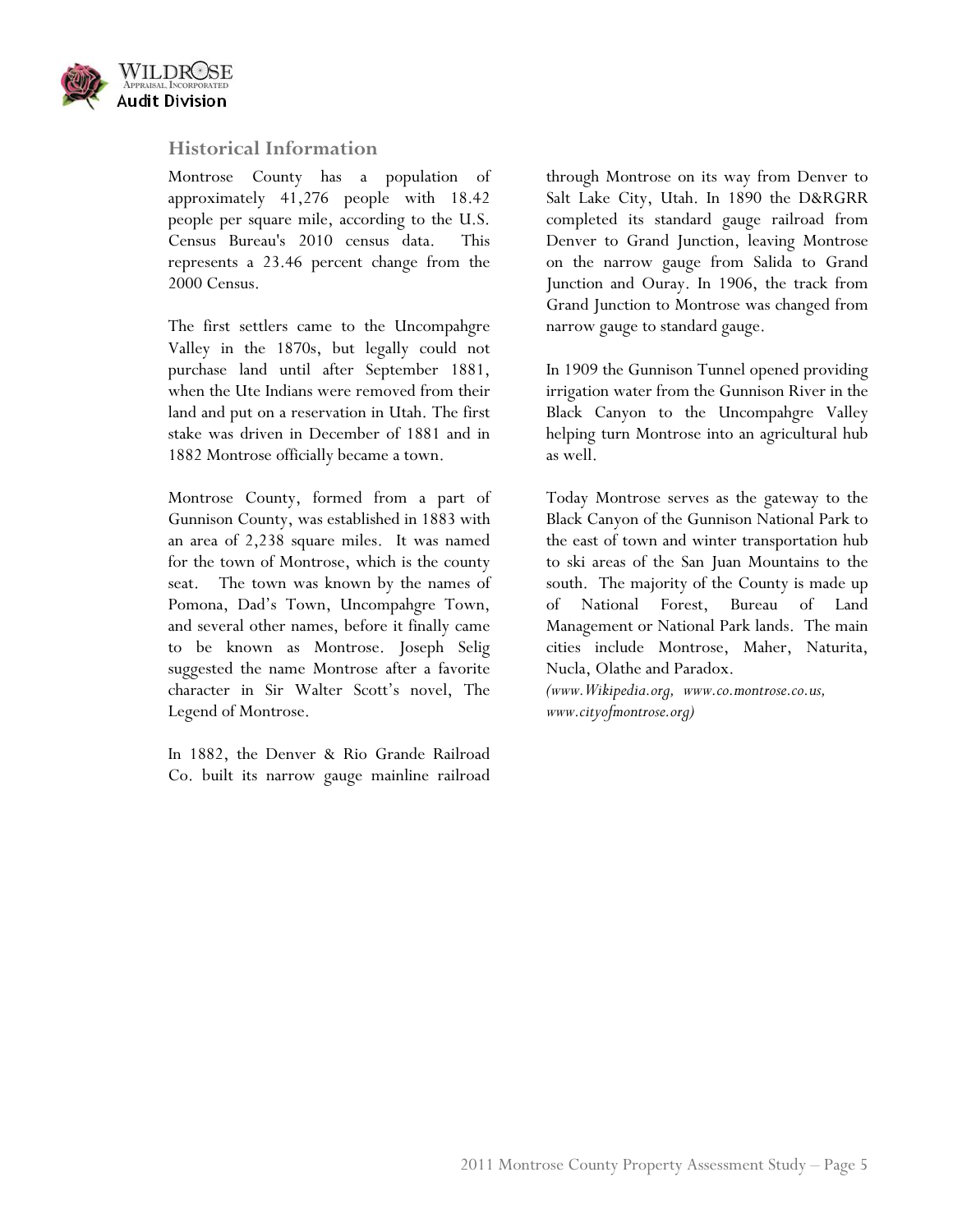

## **R ATIO ANALYSIS**

### **Methodology**

All significant classes of properties were analyzed. Sales were collected for each property class over the appropriate sale period, which was typically defined as the 18-month period between January 2009 and June 2010. Counties with less than 30 sales typically extended the sale period back up to 5 years prior to June 30, 2010 in 6-month increments. If there were still fewer than 30 sales, supplemental appraisals were performed and treated as proxy sales. Residential sales for all counties using this method totaled at least 30 per county. For commercial sales, the total number analyzed was allowed, in some cases, to fall below 30. There were no sale quantity issues for counties requiring vacant land analysis or condominium analysis. Although it was required that we examine the median and coefficient of dispersion for all counties, we also calculated the weighted mean and pricerelated differential for each class of property. Counties were not passed or failed by these

latter measures, but were counseled if there were anomalies noted during our analysis. Qualified sales were based on the qualification code used by each county, which were typically coded as either "Q" or "C." The ratio analysis included all sales. The data was trimmed for counties with obvious outliers using IAAO standards for data analysis. In every case, we examined the loss in data from trimming to ensure that only true outliers were excluded. Any county with a significant portion of sales excluded by this trimming method was examined further. No county was allowed to pass the audit if more than 5% of the sales were "lost" because of trimming. For the largest 11 counties, the residential ratio statistics were broken down by economic area as well.

#### **Conclusions**

For this final analysis report, the minimum acceptable statistical standards allowed by the State Board of Equalization are:

| <b>ALLOWABLE STANDARDS RATIO GRID</b> |                                   |                              |  |
|---------------------------------------|-----------------------------------|------------------------------|--|
| <b>Property Class</b>                 | Unweighted<br><b>Median Ratio</b> | Coefficient of<br>Dispersion |  |
| Commercial/Industrial                 | <b>Between</b> .95-1.05           | Less than 20.99              |  |
| Condominium                           | <b>Between</b> .95-1.05           | Less than 15.99              |  |
| Single Family                         | <b>Between</b> .95-1.05           | Less than 15.99              |  |
| Vacant Land                           | <b>Between</b> .95-1.05           | Less than 20.99              |  |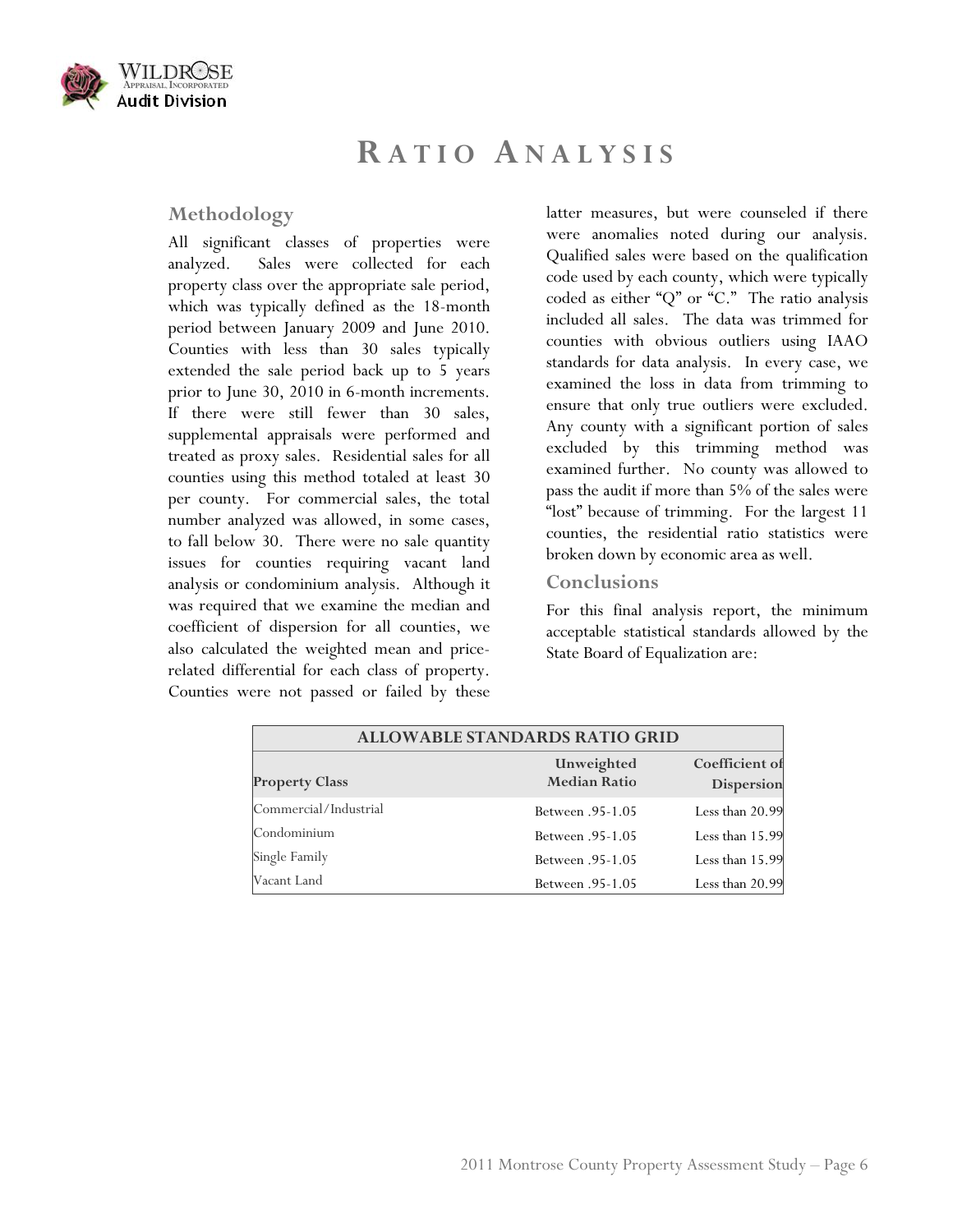

#### The results for Montrose County are:

| <b>Montrose County Ratio Grid</b> |                           |                                         |                                  |                                        |                               |
|-----------------------------------|---------------------------|-----------------------------------------|----------------------------------|----------------------------------------|-------------------------------|
| <b>Property Class</b>             | Qualified<br><b>Sales</b> | Number of Unweighted<br>Median<br>Ratio | Price<br>Related<br>Differential | Coefficient<br>of<br><b>Dispersion</b> | <b>Time Trend</b><br>Analysis |
| Commercial/Industrial             | 30                        | 1.010                                   | 0.989                            | 13.2                                   | Compliant                     |
| Condominium                       | N/A                       | N/A                                     | N/A                              | N/A                                    | N/A                           |
| Single Family                     | 520                       | 1.001                                   | 1.006                            | 8                                      | Compliant                     |
| Vacant Land                       | 78                        | 1.016                                   | 1.021                            | 13.5                                   | Compliant                     |

After applying the above described methodologies, it is concluded from the sales ratios that Montrose County is in compliance

with SBOE, DPT, and Colorado State Statute valuation guidelines.

**Recommendations** 

None

## **Random Deed Analysis**

An additional analysis was performed as part of the Ratio Analysis. Ten randomly selected deeds with documentary fees were obtained from the Clerk and Recorder. These deeds were for sales that occurred from January 1, 2009 through June 30, 2010. These sales were then checked for inclusion on the Assessor's qualified or unqualified database.

#### **Conclusions**

After comparing the list of randomly selected deeds with the Assessor's database, Montrose County has accurately transferred sales data from the recorded deeds to the qualified or unqualified database.

#### **Recommendations**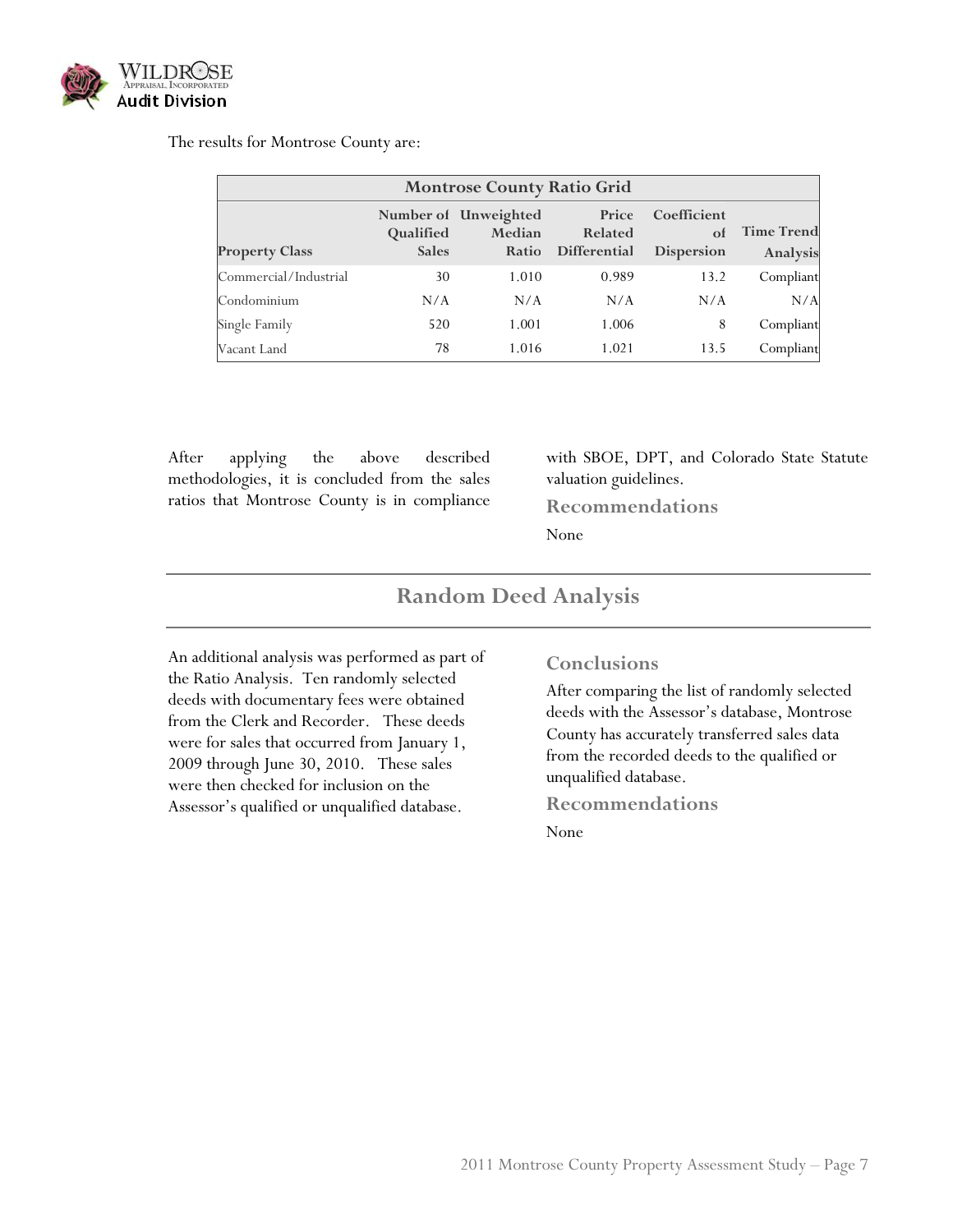

## **T IME T RENDING V ERIFICATION**

## **Methodology**

While we recommend that counties use the inverted ratio regression analysis method to account for market (time) trending, some counties have used other IAAO-approved methods, such as the weighted monthly median approach. We are not auditing the methods used, but rather the results of the methods used. Given this range of methodologies used to account for market trending, we concluded that the best validation method was to examine the sale ratios for each class across the appropriate sale period. To be specific, if a county has considered and adjusted correctly for market trending, then the sale ratios should remain stable (i.e. flat) across the sale period. If a residual market trend is detected, then the county may or may not have addressed market trending adequately, and a further examination

is warranted. This validation methodology also considers the number of sales and the length of the sale period. Counties with few sales across the sale period were carefully examined to determine if the statistical results were valid.

### **Conclusions**

After verification and analysis, it has been determined that Montrose County has complied with the statutory requirements to analyze the effects of time on value in their county. Montrose County has also satisfactorily applied the results of their time trending analysis to arrive at the time adjusted sales price (TASP).

**Recommendations**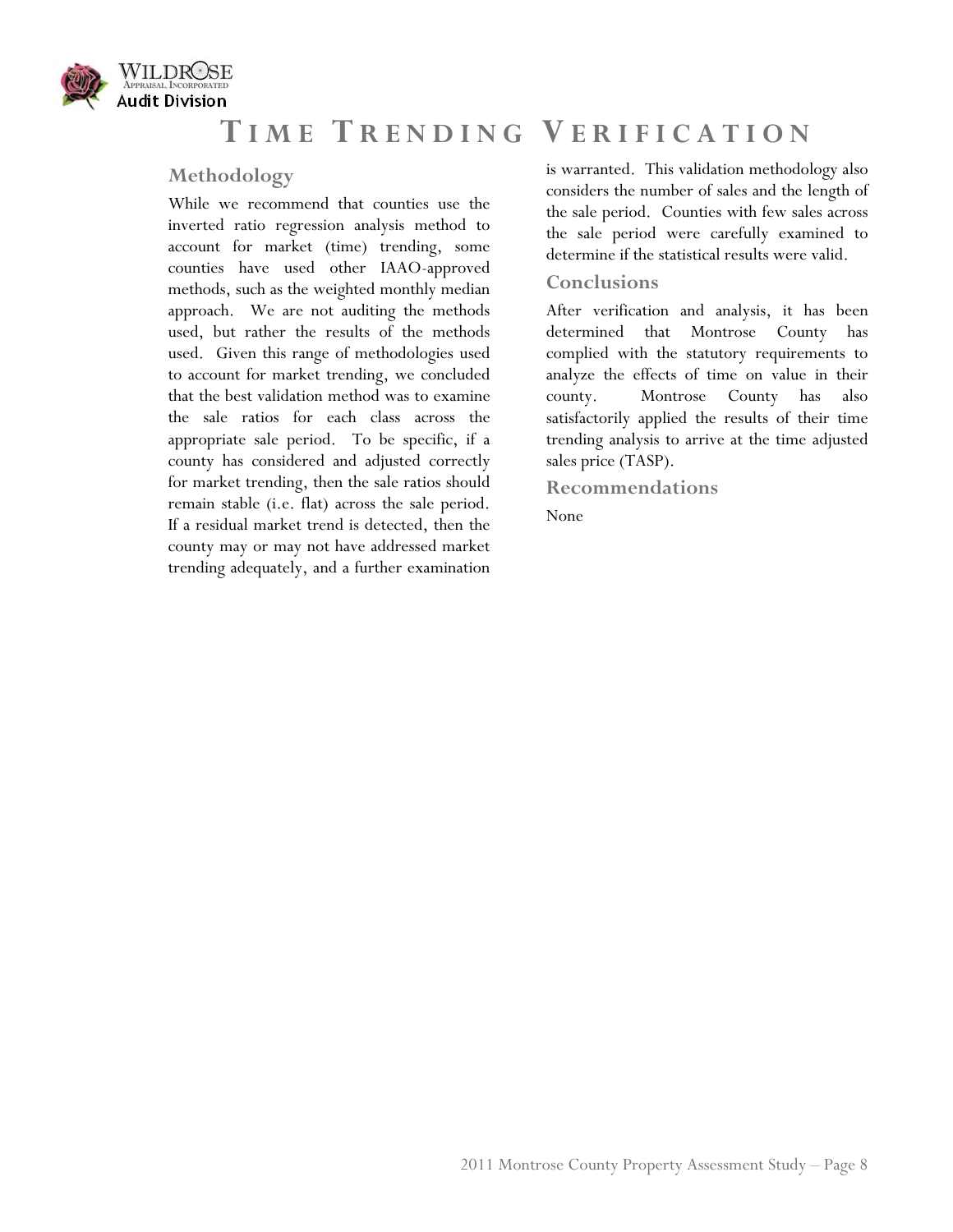

## **S OLD / U NSOLD ANALYSIS**

## **Methodology**

Montrose County was tested for the equal treatment of sold and unsold properties to ensure that "sales chasing" has not occurred. The auditors employed a multi-step process to determine if sold and unsold properties were valued in a consistent manner.

All qualified residential and commercial class properties were examined using the unit value method, where the actual value per square foot was compared between sold and unsold properties. A class was considered qualified if it met the criteria for the ratio analysis. The median value per square foot for both groups was compared from an appraisal and statistical perspective. If no significant difference was indicated, then we concluded that no further testing was warranted and that the county was in compliance in terms of sold/unsold consistency.

If either residential or commercial differences were significant using the unit value method, or if data limitations made the comparison invalid, then the next step was to perform a ratio analysis comparing the 2010 and 2011 actual values for each qualified class of property. All qualified vacant land classes were tested using this method. The sale property ratios were arrayed using a range of 0.8 to 1.5, which theoretically excluded changes between years that were due to other unrelated changes in the property. These ratios were also stratified at the appropriate level of analysis. Once the percent change was determined for each appropriate class and sub-class, the next step was to select the unsold sample. This sample

was at least 1% of the total population of unsold properties and excluded any sale properties. The unsold sample was filtered based on the attributes of the sold dataset to closely correlate both groups. The ratio analysis was then performed on the unsold properties and stratified. The median and mean ratio distribution was then compared between the sold and unsold group. A nonparametric test such as the Mann-Whitney test for differences between independent samples was undertaken to determine whether any observed differential was significant. If this test determined that the unsold properties were treated in a manner similar to the sold properties, it was concluded that no further testing was warranted and that the county was in compliance.

If a class or sub-class of property was determined to be significantly different by this method, the final step was to perform a multivariate mass appraisal model that developed ratio statistics from the sold properties that were then applied to the unsold sample. This test compared the measures of central tendency and confidence intervals for the sold properties with the unsold property sample. If this comparison was also determined to be significantly different, then the conclusion was that the county had treated the unsold properties in a different manner than sold properties.

These tests were supported by both tabular and chart presentations, along with saved sold and unsold sample files.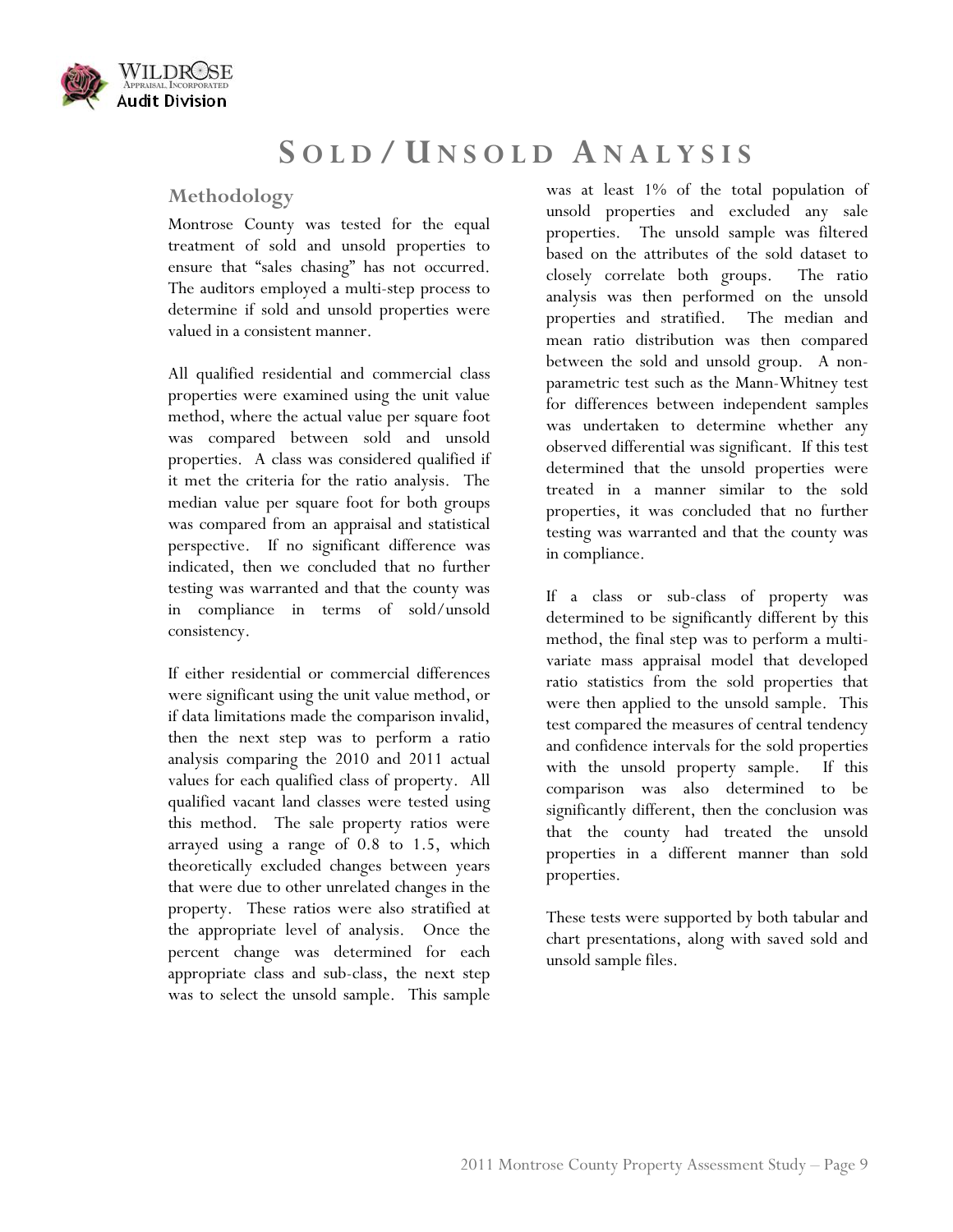

| <b>Sold/Unsold Results</b> |                |
|----------------------------|----------------|
| <b>Property Class</b>      | <b>Results</b> |
| Commercial/Industrial      | Compliant      |
| Condominium                | N/A            |
| Single Family              | Compliant      |
| Vacant Land                | Compliant      |

## **Conclusions**

## **Recommendations**

After applying the above described methodologies, it is concluded that Montrose County is reasonably treating its sold and unsold properties in the same manner.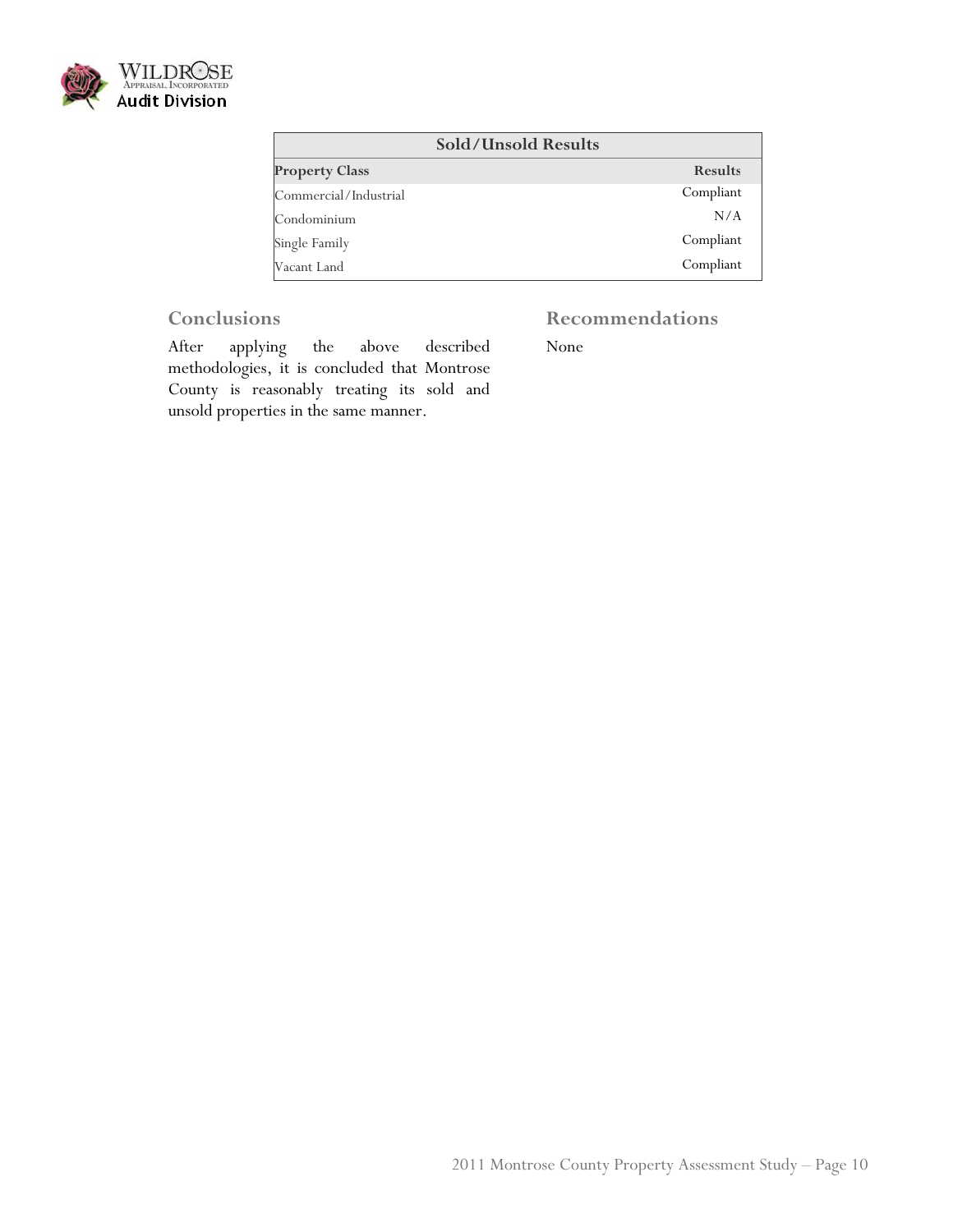

## **A GRICULTURAL L AND S TUDY**



## **Agricultural Land**

County records were reviewed to determine major land categories such as irrigated farm, dry farm, meadow hay, grazing and other lands. In addition, county records were reviewed in order to determine if: Aerial photographs are available and are being used; soil conservation guidelines have been used to classify lands based on productivity; crop rotations have been documented; typical commodities and yields have been determined; orchard lands have been properly classified and valued; expenses reflect a ten year average and are typical landlord expenses; grazing lands have been properly classified and valued; the number of acres in each class and subclass have been determined; the capitalization rate was properly applied. Also, documentation was required for the valuation methods used and any locally developed yields, carrying capacities, and expenses. Records were also checked to ensure that the commodity prices and expenses, furnished by the Property Tax Administrator (PTA), were applied properly.

(See Assessor Reference Library Volume 3 Chapter 5.)

## **Conclusions**

An analysis of the agricultural land data indicates an acceptable appraisal of this property type. Directives, commodity prices and expenses provided by the PTA were properly applied. County yields compared favorably to those published by Colorado Agricultural Statistics. Expenses used by the county were allowable expenses and were in an acceptable range. Grazing lands carrying capacities were in an acceptable range. The data analyzed resulted in the following ratios: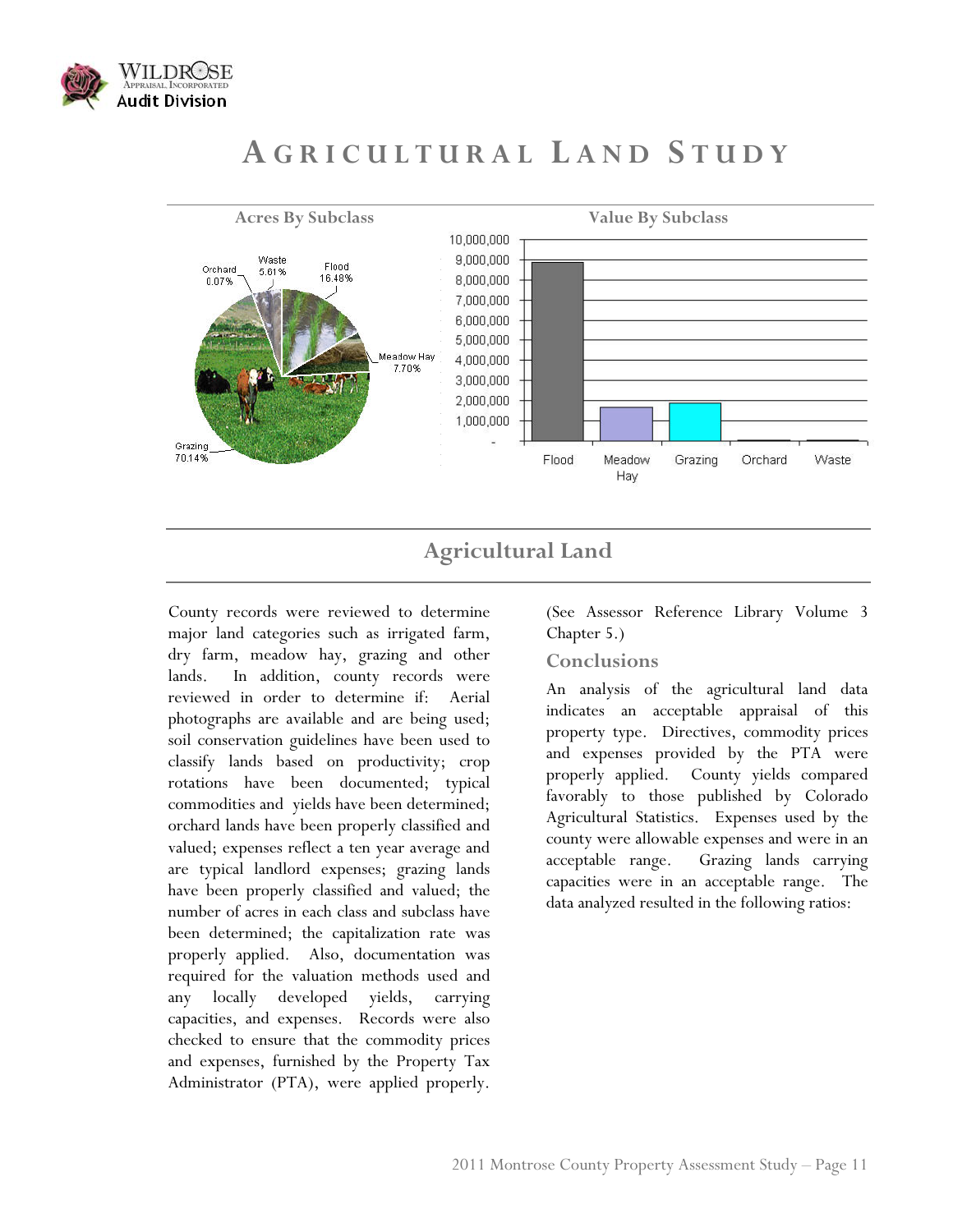

|                         | Montrose County Agricultural Land Ratio Grid |                                     |                 |                                            |                              |       |
|-------------------------|----------------------------------------------|-------------------------------------|-----------------|--------------------------------------------|------------------------------|-------|
| <b>Abstract</b><br>Code | <b>Land Class</b>                            | <b>Number</b><br><b>Of</b><br>Acres | County<br>Value | County<br>Assessed<br>Per Acre Total Value | <b>WRA</b><br>Total<br>Value | Ratio |
| 4117                    | Flood                                        | 63,338                              | 140.00          | 8,880,799                                  | 9,311,140                    | 0.95  |
| 4137                    | Meadow Hay                                   | 29,609                              | 56.00           | 1,653,223                                  | 1,653,223                    | 1.00  |
| 4147                    | Grazing                                      | 269,598                             | 7.00            | 1,876,399                                  | 1,876,399                    | 1.00  |
| 4157                    | Orchard                                      | 272                                 | 180.00          | 48,887                                     | 48,887                       | 1.00  |
| 4167                    | Waste                                        | 21,550                              | 2.00            | 34,781                                     | 34,781                       | 1.00  |
| Total/Avg               |                                              | 384,367                             | 33.00           | 12,494,089                                 | 12,924,430                   | 0.97  |

#### **Recommendations**

None

## **Agricultural Outbuildings**

### **Methodology**

Data was collected and reviewed to determine if the guidelines found in the Assessor's Reference Library (ARL) Volume 3, pages 5.74 through 5.77 were being followed.

#### **Conclusions**

Montrose County has substantially complied with the procedures provided by the Division of Property Taxation for the valuation of agricultural outbuildings.

**Recommendations**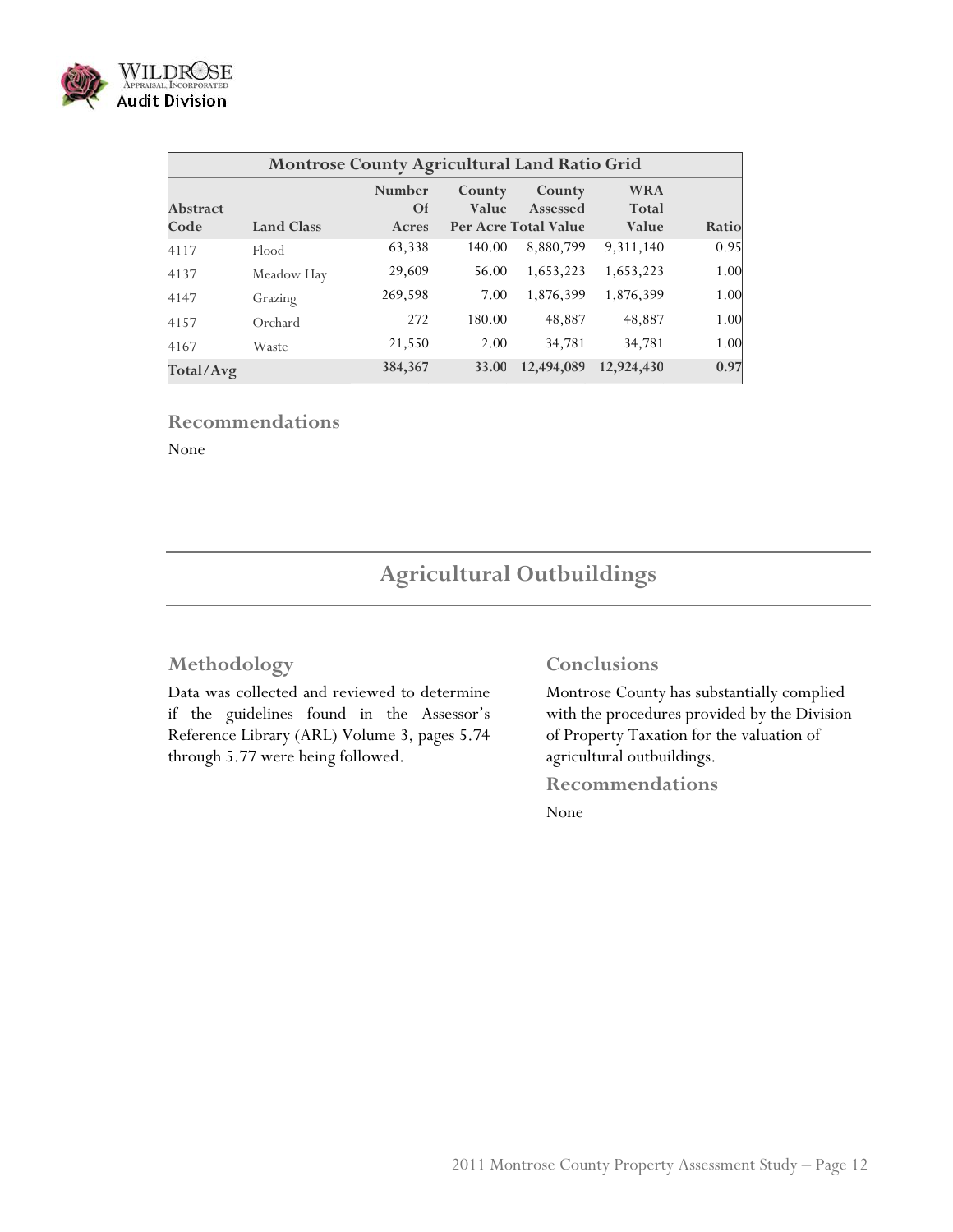

## **S ALES V ERIFICATION**

According to Colorado Revised Statutes:

*A representative body of sales is required when considering the market approach to appraisal.* 

*(8) In any case in which sales prices of comparable properties within any class or subclass are utilized when considering the market approach to appraisal in the determination of actual value of any taxable property, the following limitations and conditions shall apply:* 

*(a)(I) Use of the market approach shall require a representative body of sales, including sales by a lender or government, sufficient to set a pattern, and appraisals shall reflect due consideration of the degree of comparability of sales, including the extent of similarities and dissimilarities among properties that are compared for assessment purposes. In order to obtain a reasonable sample and to reduce sudden price changes or fluctuations, all sales shall be included in the sample that reasonably reflect a true or typical sales price during the period specified in section 39-1-104 (10.2). Sales of personal property exempt pursuant to the provisions of sections 39-3- 102, 39-3-103, and 39-3-119 to 39-3-122 shall not be included in any such sample.* 

*(b) Each such sale included in the sample shall be coded to indicate a typical, negotiated sale, as screened and verified by the assessor. (39-1-103, C.R.S.)* 

*The assessor is required to use sales of real property only in the valuation process.* 

*(8)(f) Such true and typical sales shall include only those sales which have been determined on an individual basis to reflect the selling price of the real property only or which have been adjusted on an individual basis to reflect the selling price of the real property only. (39-1-103, C.R.S.)* 

Part of the Property Assessment Study is the sales verification analysis. WRA has used the above-cited statutes as a guide in our study of the county's procedures and practices for verifying sales.

WRA reviewed the sales verification procedures in 2011 for Montrose County. This study was conducted by checking selected sales from the master sales list for the current valuation period. Specifically WRA selected 39 sales listed as unqualified.

All of the sales in the unqualified sales sample had reasons that were clear and supportable.

## **Conclusions**

Montrose County appears to be doing an excellent job of verifying their sales. WRA agreed with the county's reason for disqualifying each of the sales selected in the sample. There are no recommendations or suggestions.

#### **Recommendations**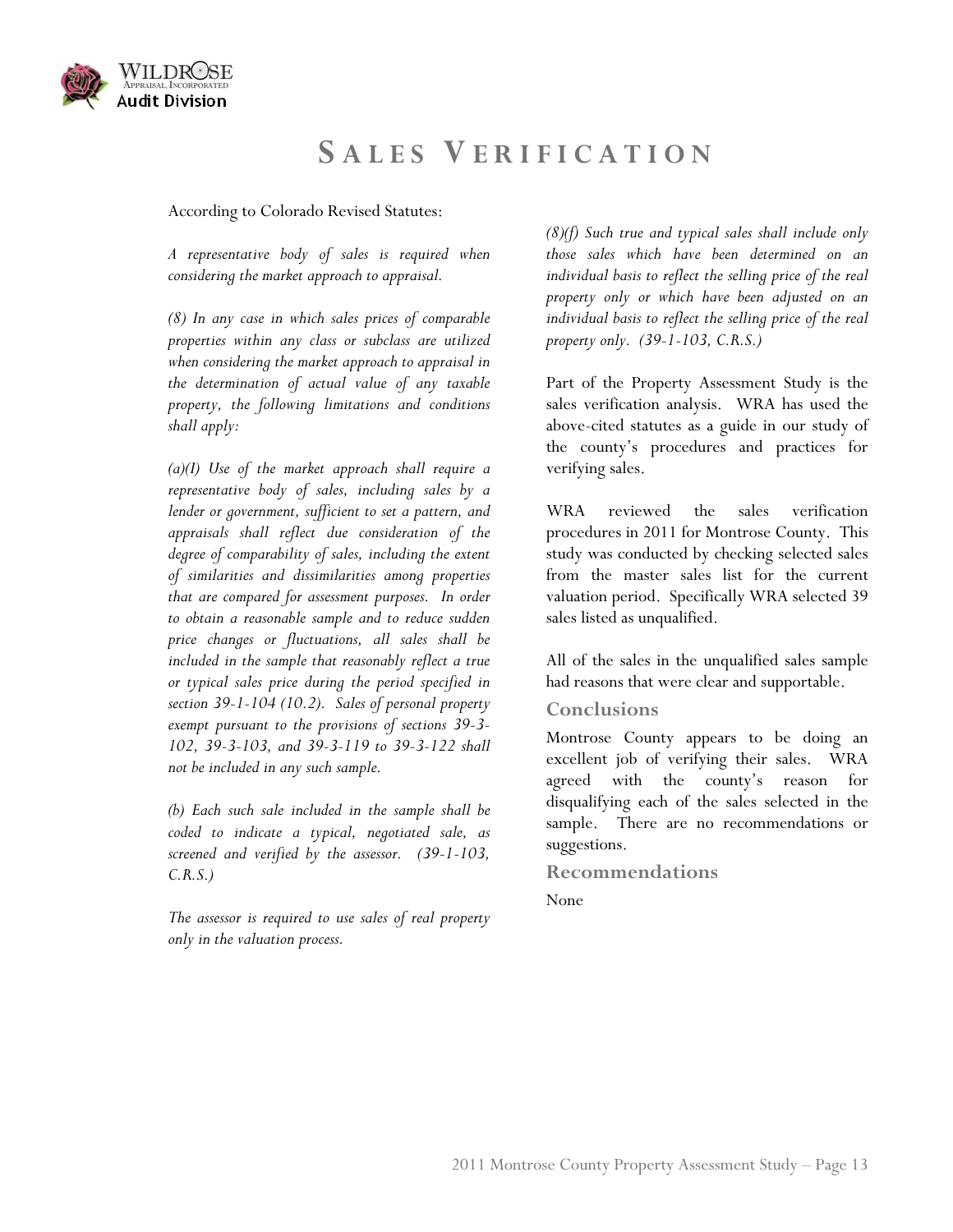

# **E CONOMIC AREA R EVIEW AND E VALUATION**

## **Methodology**

Montrose County has submitted a written narrative describing the economic areas that make up the county's market areas. Montrose County has also submitted a map illustrating these areas. Each of these narratives have been read and analyzed for logic and appraisal sensibility. The maps were also compared to the narrative for consistency between the written description and the map.

#### **Conclusions**

After review and analysis, it has been determined that Montrose County has adequately identified homogeneous economic areas comprised of smaller neighborhoods. Each economic area defined is equally subject to a set of economic forces that impact the value of the properties within that geographic area and this has been adequately addressed. Each economic area defined adequately delineates an area that will give "similar values for similar properties in similar areas."

## **Recommendations**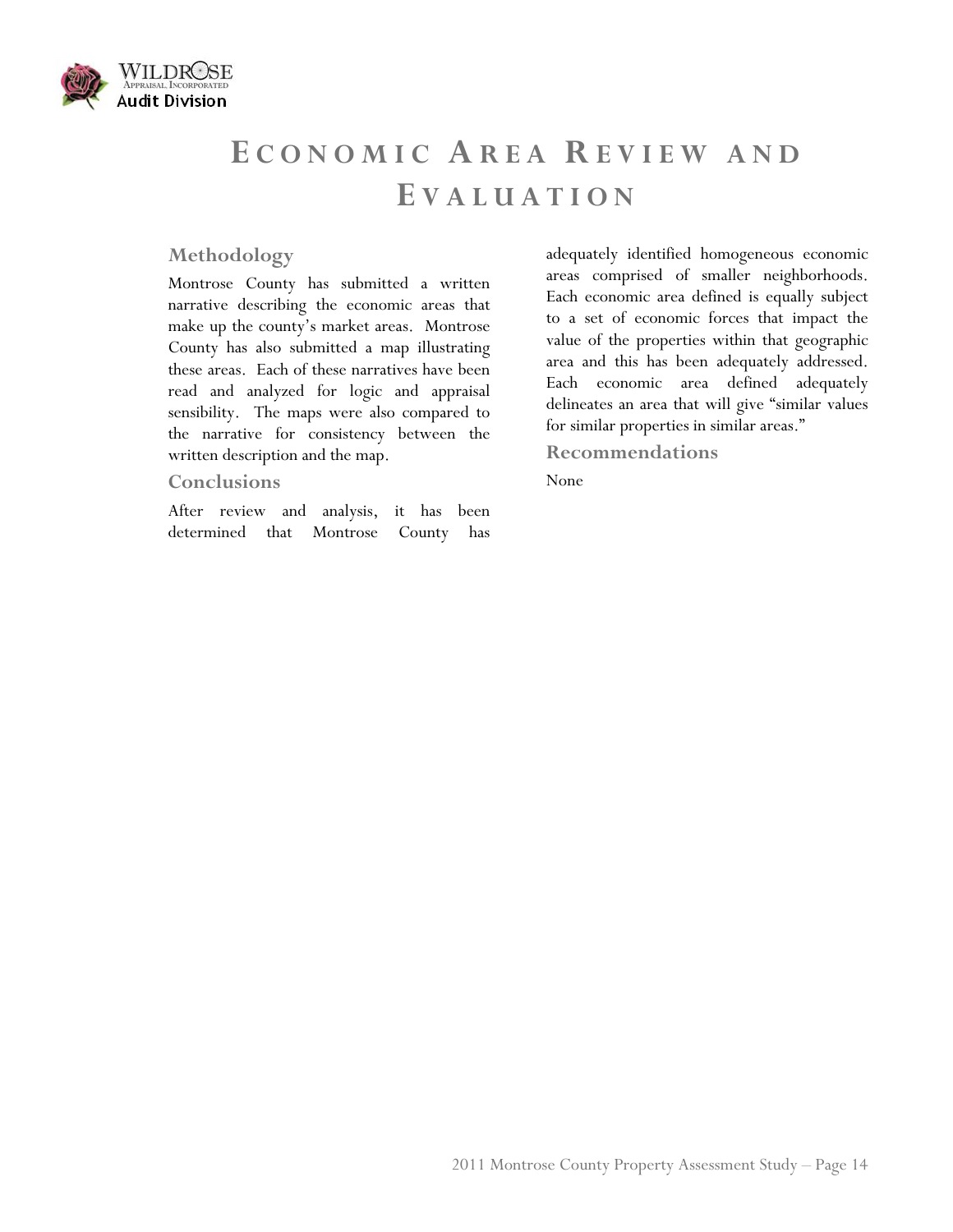

## **N ATURAL R ESOURCES**

## **Earth and Stone Products**

### **Methodology**

Under the guidelines of the Assessor's Reference Library (ARL), Volume 3, Natural Resource Valuation Procedures, the income approach was applied to determine value for production of earth and stone products. The number of tons was multiplied by an economic royalty rate determined by the Division of Property Taxation to determine income. The income was multiplied by a recommended Hoskold factor to determine the actual value. The Hoskold factor is determined by the life of the reserves or the lease. Value is based on two variables: life and tonnage. The operator determines these since there is no other means to obtain production data through any state or private agency.

#### **Conclusions**

The County has applied the correct formulas and state guidelines to earth and stone production.

**Recommendations** 

None

## **Producing Coal Mines**

## **Methodology**

Under the guidelines of the Assessor's Reference Library (ARL), Volume 3, Section 6, Valuation of Producing Coal Leaseholds and Lands, the income approach is the primary method applied to find value for the valuation of coalmines. This methodology estimates annual economic royalty income based on previous year's production, then capitalizes that income to value using a Hoskold factor to estimate the present worth of the permitted acres. The operator provides production data and the life of the leases.

#### **Conclusions**

County has applied the correct formulas and state guidelines to coal mine valuation.

**Recommendations**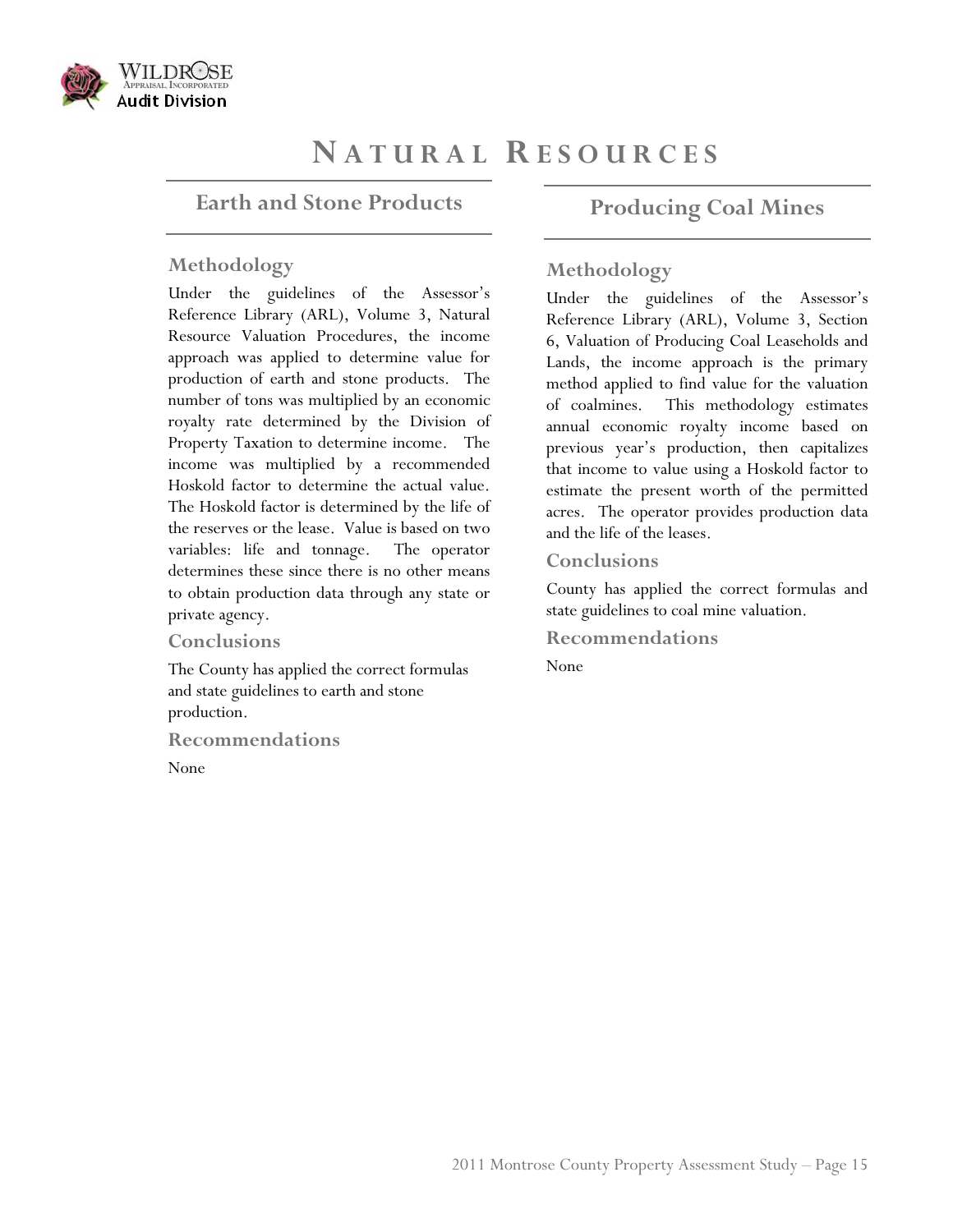

## **V ACANT L AND**

#### **Subdivision Discounting**

Subdivisions were reviewed in 2011 in Montrose County. The review showed that subdivisions were discounted pursuant to the Colorado Revised Statutes in Article 39-1-103 (14). Discounting procedures were applied to all subdivisions where less than 80 percent of all sites were sold using the present worth method. The market approach was applied where 80 percent or more of the subdivision sites were sold. An absorption period was estimated for each subdivision that was discounted. An appropriate discount rate was developed using the summation method. Subdivision land with structures was appraised at full market value.

#### **Conclusions**

Montrose County has implemented proper procedures to adequately estimate absorption periods, discount rates, and lot values for qualifying subdivisions.

**Recommendations**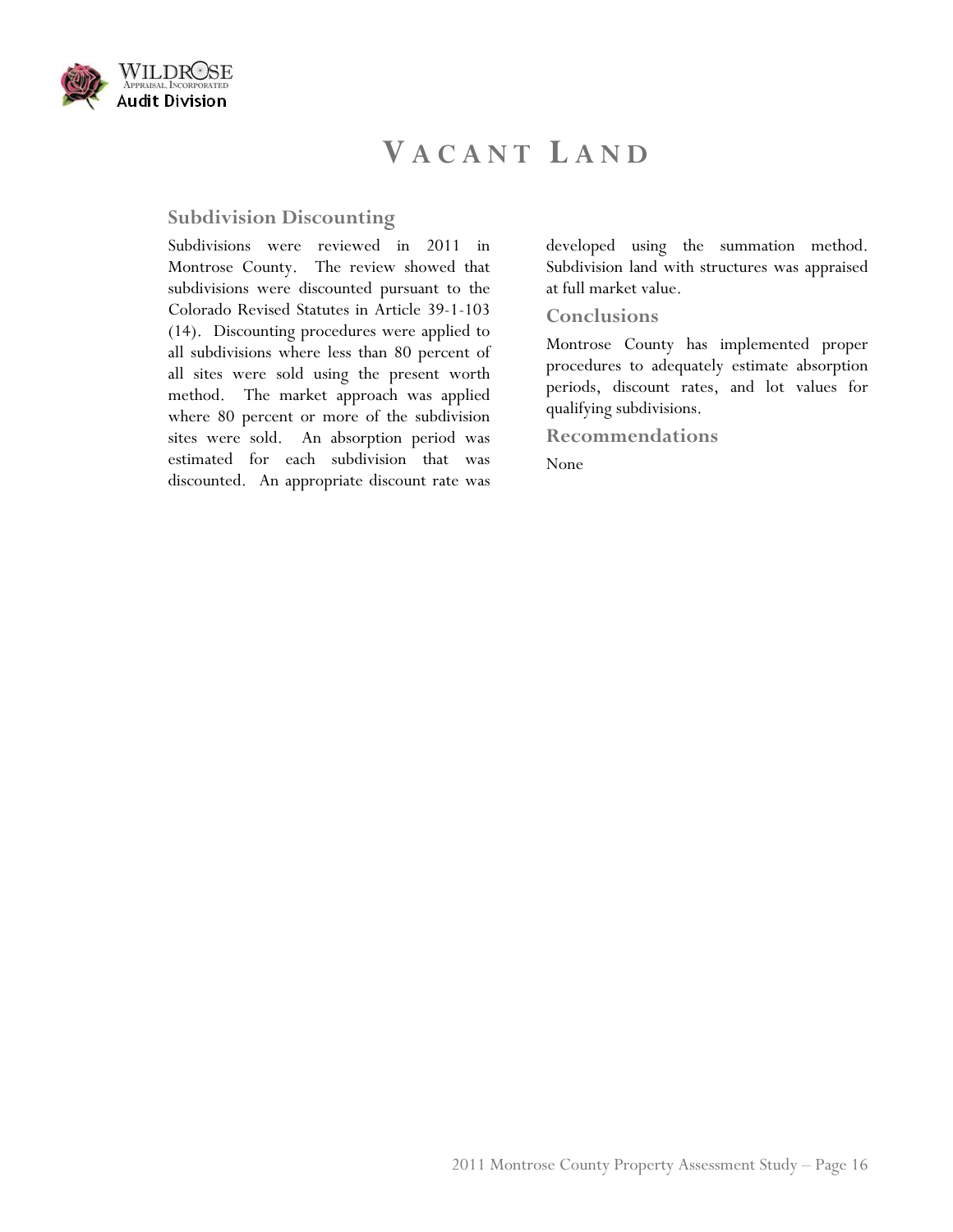

## **P OSSESSORY I NTEREST P ROPERTIES**

## **Possessory Interest**

Possessory interest property discovery and valuation is described in the Assessor's Reference Library (ARL) Volume 3 section 7 in accordance with the requirements of Chapter 39-1-103 (17)(a) (II) C.R.S. Possessory Interest is defined by the Property Tax Administrator's Publication ARL Volume 3, Chapter 7: A private property interest in government-owned property or the right to the occupancy and use of any benefit in government-owned property that has been granted under lease, permit, license, concession, contract, or other agreement.

Montrose County has been reviewed for their procedures and adherence to guidelines when assessing and valuing agricultural and commercial possessory interest properties. The county has also been queried as to their confidence that the possessory interest properties have been discovered and placed on the tax rolls.

## **Conclusions**

Montrose County has implemented a discovery process to place possessory interest properties on the roll. They have also correctly and consistently applied the correct procedures and valuation methods in the valuation of possessory interest properties.

**Recommendations**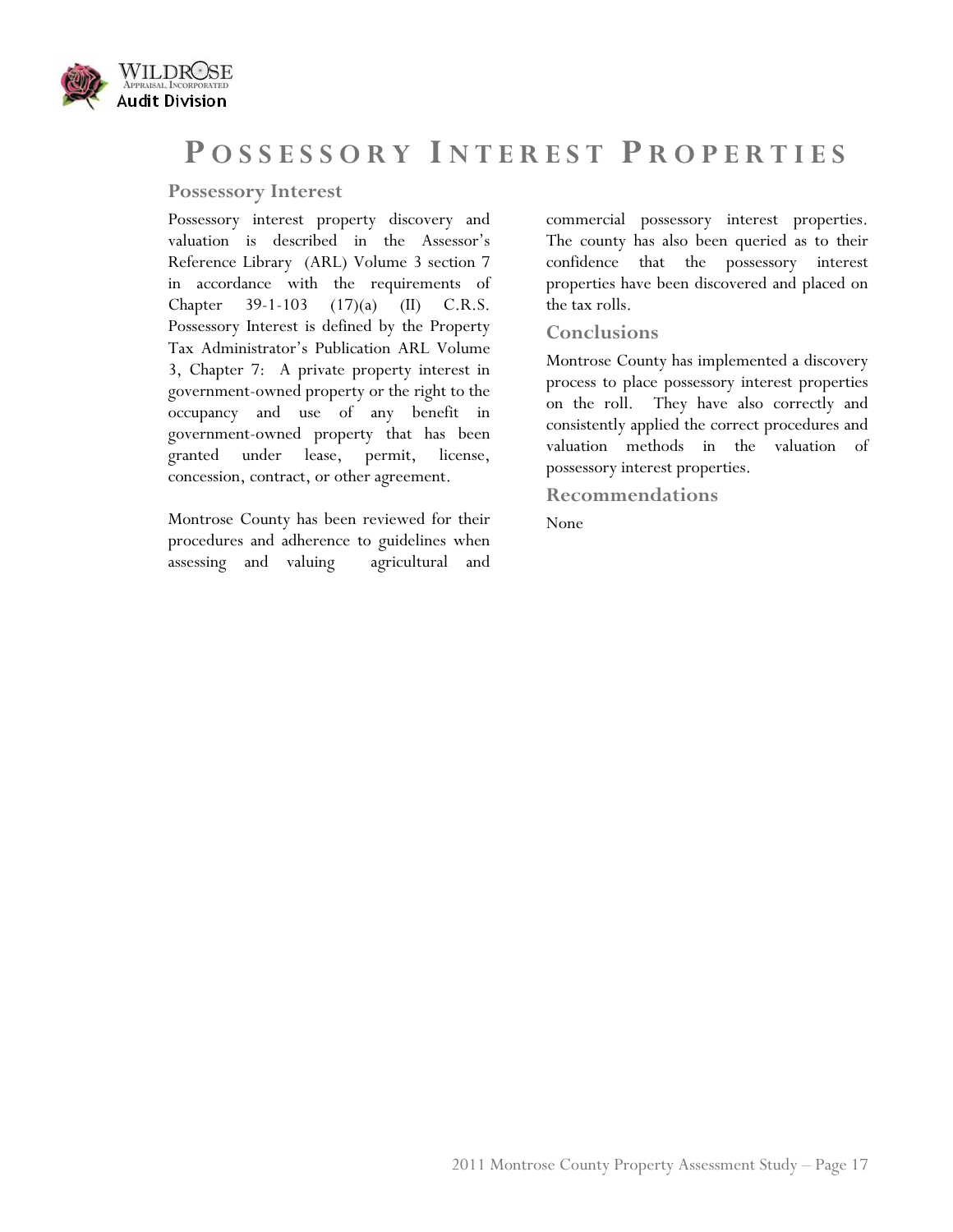

## **P ERSONAL P ROPERTY A UDIT**

Montrose County was studied for its procedural compliance with the personal property assessment outlined in the Assessor's Reference Library (ARL) Volume 5, and in the State Board of Equalization (SBOE) requirements for the assessment of personal property. The SBOE requires that counties use ARL Volume 5, including current discovery, classification, documentation procedures, current economic lives table, cost factor tables, depreciation table, and level of value adjustment factor table.

The personal property audit standards narrative must be in place and current. A listing of businesses that have been audited by the assessor within the twelve-month period reflected in the plan is given to the auditor. The audited businesses must be in conformity with those described in the plan.

Aggregate ratio will be determined solely from the personal property accounts that have been physically inspected. The minimum assessment sample is one percent or ten schedules, whichever is greater, and the maximum assessment audit sample is 100 schedules.

For the counties having over 100,000 population, WRA selected a sample of all personal property schedules to determine whether the assessor is correctly applying the provisions of law and manuals of the Property Tax Administrator in arriving at the assessment levels of such property. This sample was selected from the personal property schedules audited by the assessor. In no event was the sample selected by the contractor less than 30 schedules. The counties to be included in this study are Adams, Arapahoe, Boulder, Denver, Douglas, El Paso, Jefferson, Larimer, Mesa, Pueblo, and Weld. All other counties received a procedural study.

Montrose County is compliant with the guidelines set forth in ARL Volume 5 regarding discovery procedures, using the following methods to discover personal property accounts in the county:

- Public Record Documents
- MLS Listing and/or Sold Books
- Chamber of Commerce/Economic Development Contacts
- Local Telephone Directories, Newspapers or Other Local Publications
- Personal Observation, Physical Canvassing or Word of Mouth
- Questionnaires, Letters and/or Phone Calls to Buyer, Seller and/or Realtor

The county uses the Division of Property Taxation (DPT) recommended classification and documentation procedures. The DPT's recommended cost factor tables, depreciation tables and level of value adjustment factor tables are also used.

Montrose County submitted their personal property written audit plan and was current for the 2011 valuation period. The number and listing of businesses audited was also submitted and was in conformance with the written audit plan. The following audit triggers were used by the county to select accounts to be audited:

- Businesses in a selected area
- Accounts with obvious discrepancies
- New businesses filing for the first time
- Incomplete or inconsistent declarations
- Accounts with omitted property
- Same business type or use
- Businesses with no deletions or additions for 2 or more years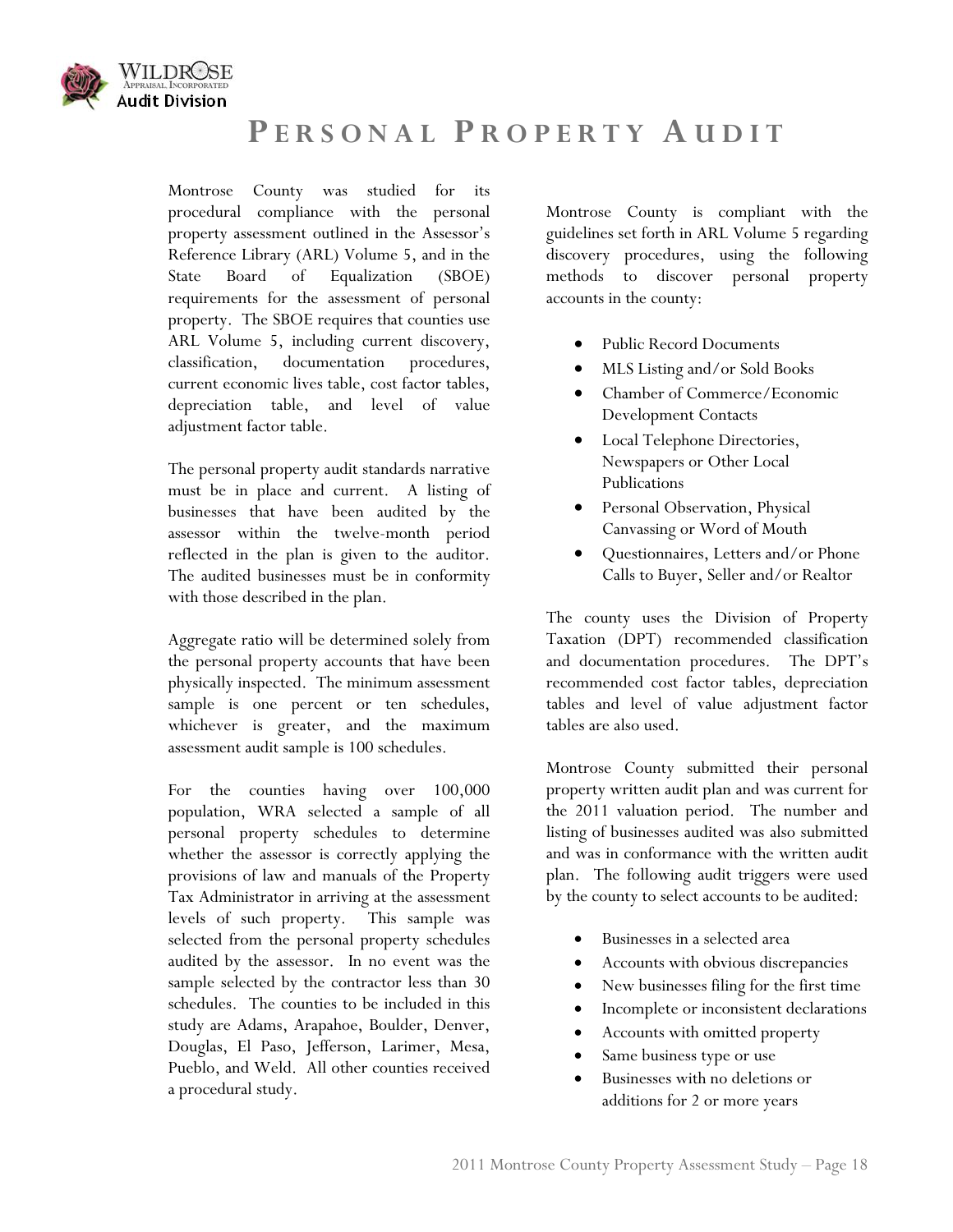

- Non-filing Accounts Best Information Available
- Accounts close to the \$5,500 actual value exemption status
- Accounts protested with substantial disagreement

## **Conclusions**

Montrose County has employed adequate discovery, classification, documentation, valuation, and auditing procedures for their personal property assessment and is in statistical compliance with SBOE requirements.

**Recommendations**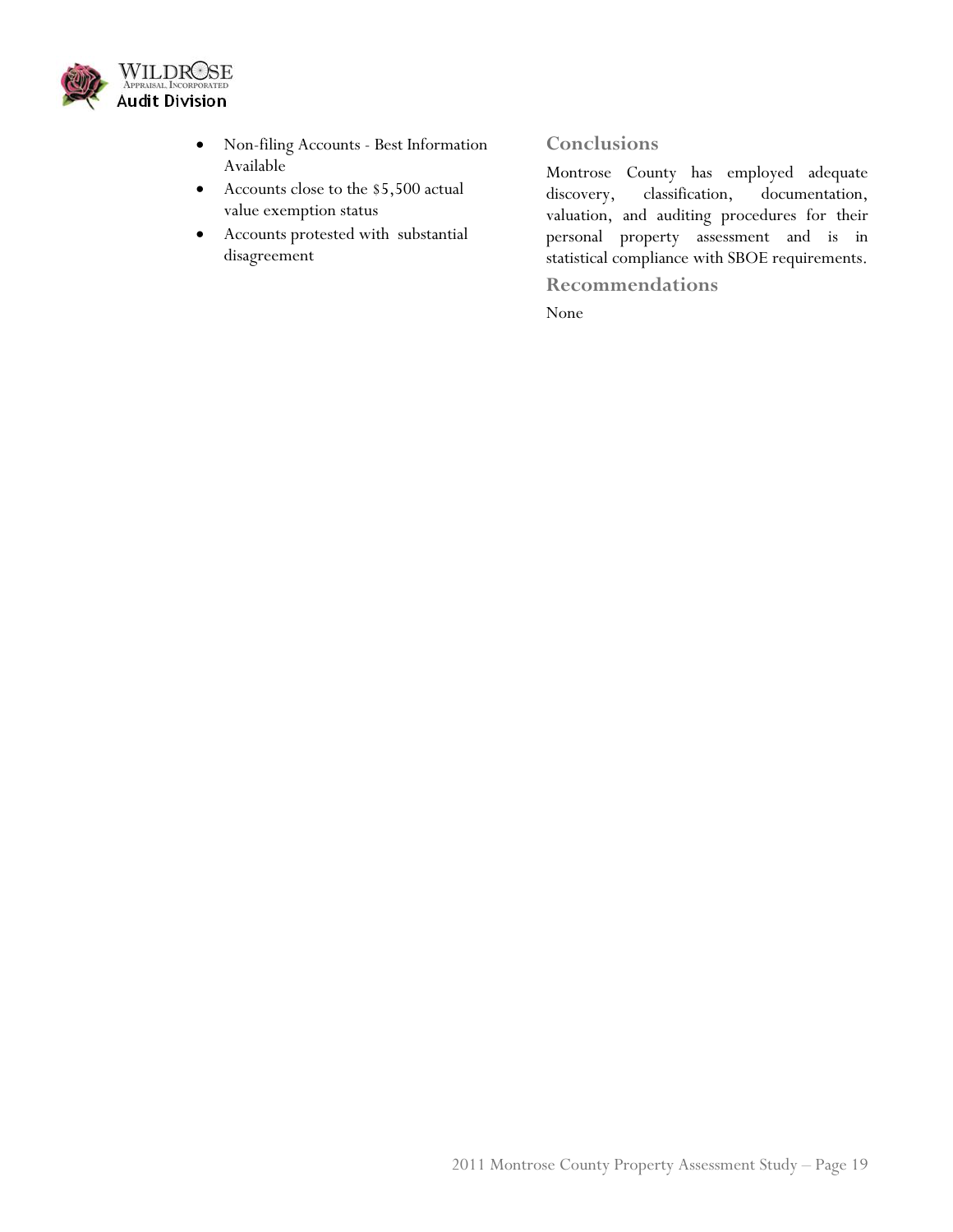

# **W ILDROSE A UDITOR S TAFF**

**Harry J. Fuller,** *Audit Project Manager*

**Suzanne Howard**, *Audit Administrative Manager*

**Steve Kane**, *Audit Statistician/Field Analyst* 

**Carl W. Ross**, *Agricultural/Natural Resource Analyst*

**J. Andrew Rodriguez**, *Field Analyst*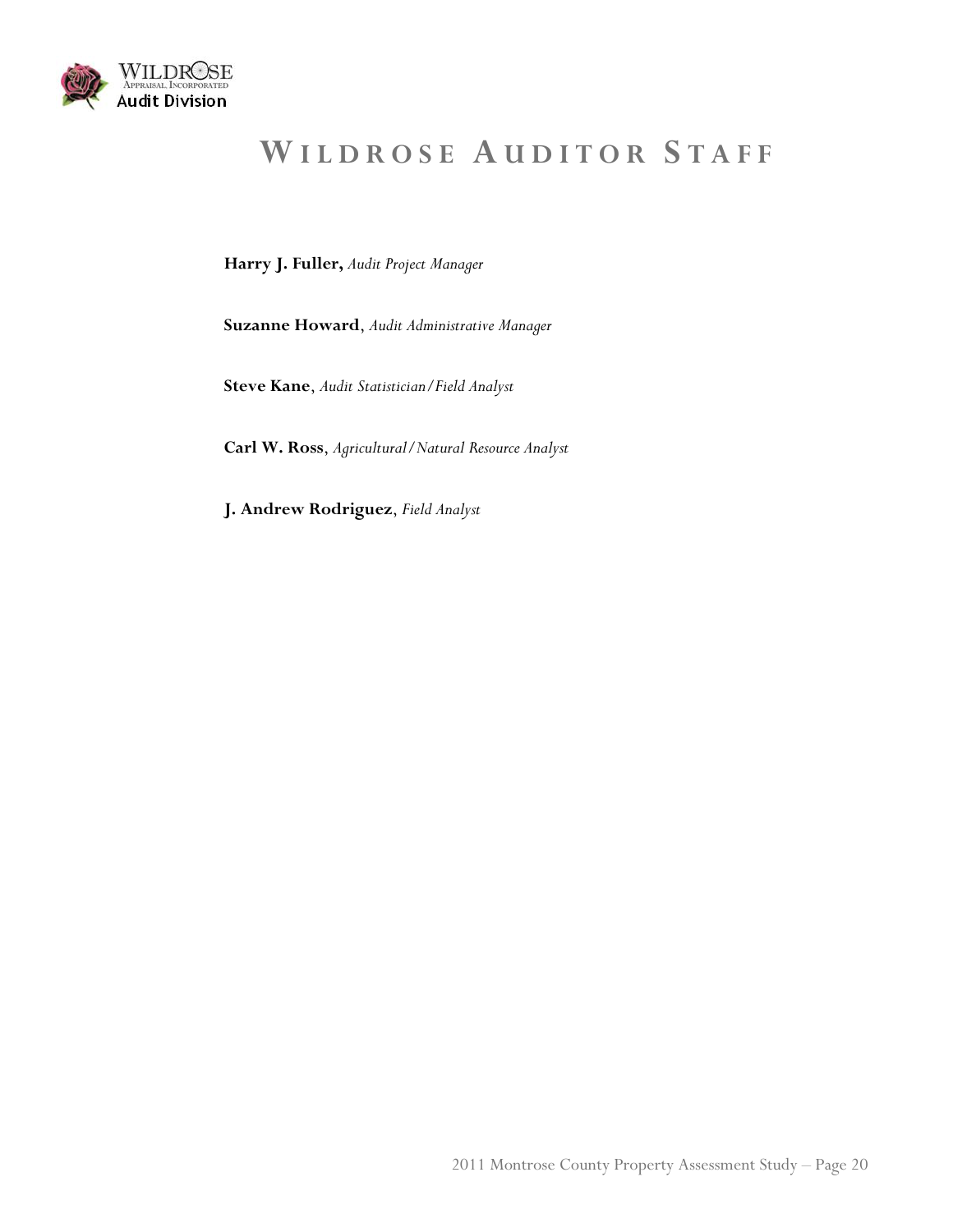

## **A PPENDICES**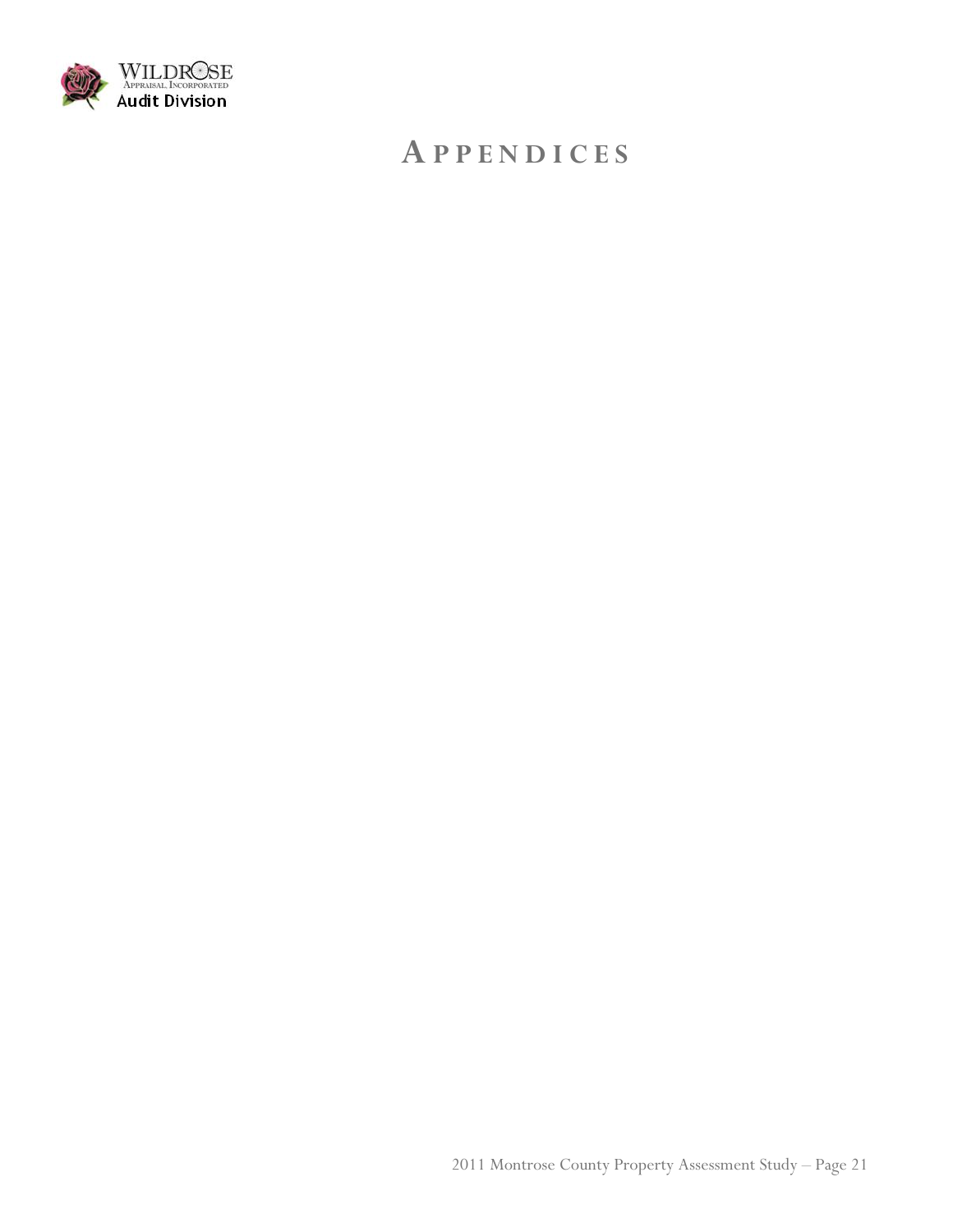

## **STATISTICAL COMPLIANCE REPORT FOR MONTROSE COUNTY 2011**

### **I. OVERVIEW**

Montrose County is located in western Colorado. The county has a total of 21,997 real property parcels, according to data submitted by the county assessor's office in 2011. The following provides a breakdown of property classes for this county:



The vacant land class of properties was dominated by residential land. Residential lots (coded 100 and 1112) accounted for 59% of all vacant land parcels.

For residential improved properties, single family properties accounted for 96% of all residential properties.

Commercial and industrial properties represented a much smaller proportion of property classes in comparison. Commercial/industrial sales accounted for 5% of all such properties in this county.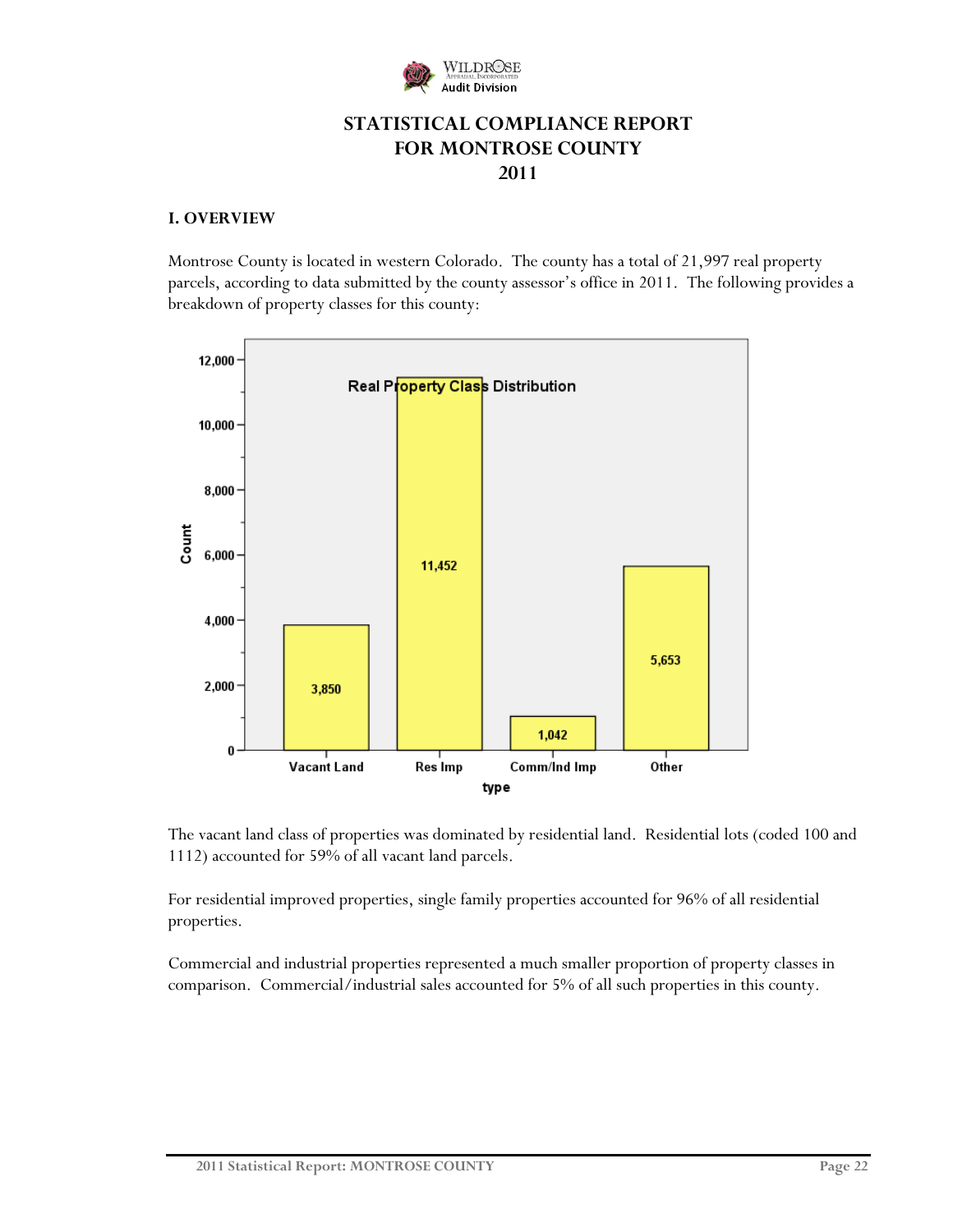

### **II. DATA FILES**

The following sales analyses were based on the requirements of the 2011 Colorado Property Assessment Study. Information was provided by the Montrose Assessor's Office in May 2011. The data included all 5 property record files as specified by the Auditor.

#### **III. RESIDENTIAL SALES RESULTS**

The following steps were taken to analyze the residential sales:

| 1. Total sales                                     | 1,474 |
|----------------------------------------------------|-------|
| 2. Selected qualified sales                        | 938   |
| 3. Select improved sales                           | 804   |
| 4. Select residential sales only                   | 765   |
| 5. Sales between January 1, 2009 and June 30, 2010 | 520   |

The sales ratio analysis was analyzed as follows:

| Median                            | 1.001 |
|-----------------------------------|-------|
| <b>Price Related Differential</b> | 1.006 |
| Coefficient of Dispersion         | .080  |

The above ratio statistics were in compliance with the standards set forth by the Colorado State Board of Equalization (SBOE) for the overall residential sales. The following graphs describe further the sales ratio distribution for these properties:

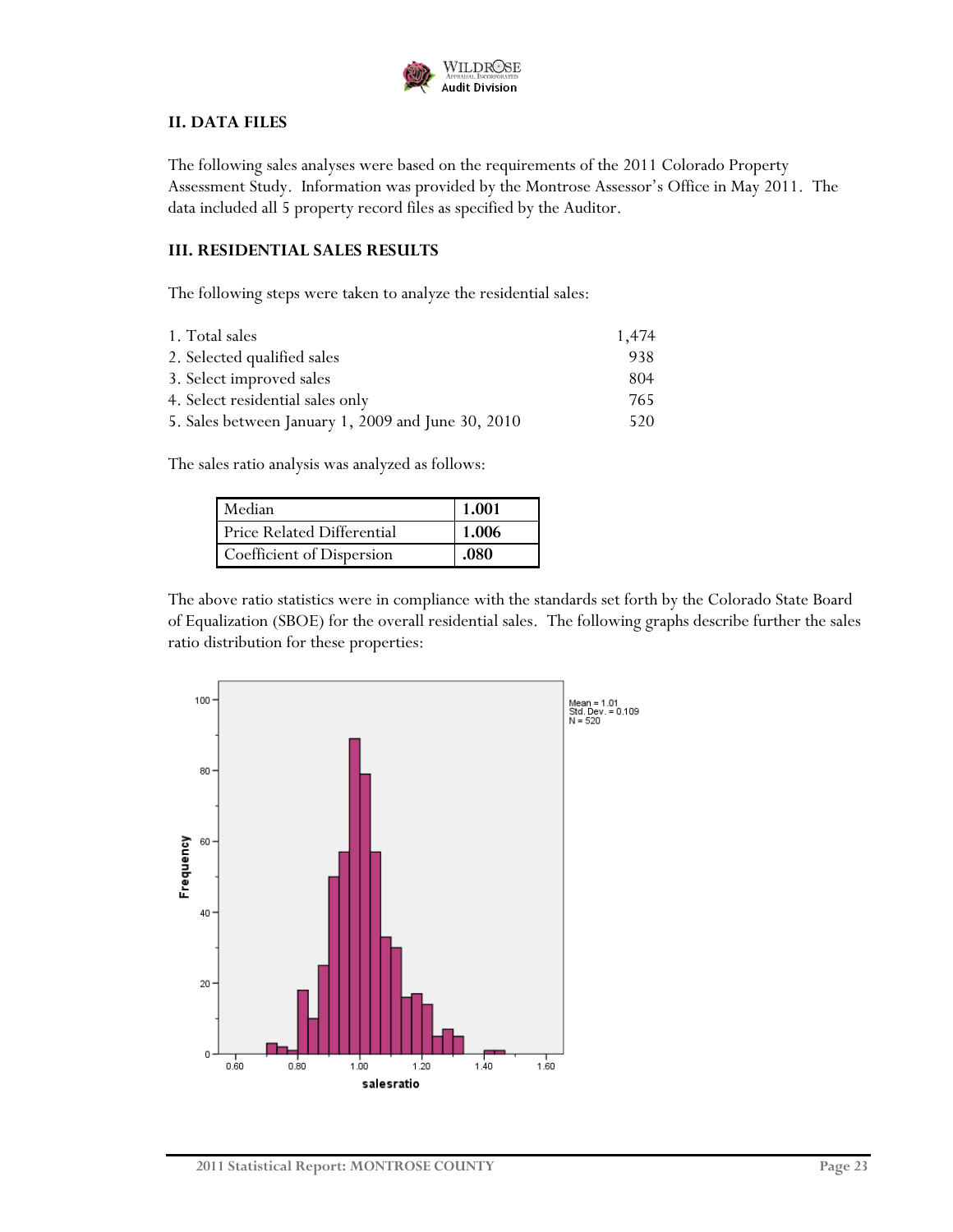



The above graphs indicate that the distribution of the sale ratios was within state mandated limits. No sales were trimmed.

### **Residential Market Trend Analysis**

We next analyzed the residential dataset using the 18-month sale period for any residual market trending, with the following results:

| Coefficients <sup>a</sup> |  |
|---------------------------|--|
|---------------------------|--|

| Model |            | Unstandardized Coefficients |            | Standardized<br>Coefficients |         |      |
|-------|------------|-----------------------------|------------|------------------------------|---------|------|
|       |            | E                           | Std. Error | Beta                         |         | Sig. |
|       | (Constant) | 1.021                       | .009       |                              | 108.311 | .000 |
|       | SalePeriod | $-001$                      | .001       | $-038$                       | r.877   | .381 |

a. Dependent Variable: salesratio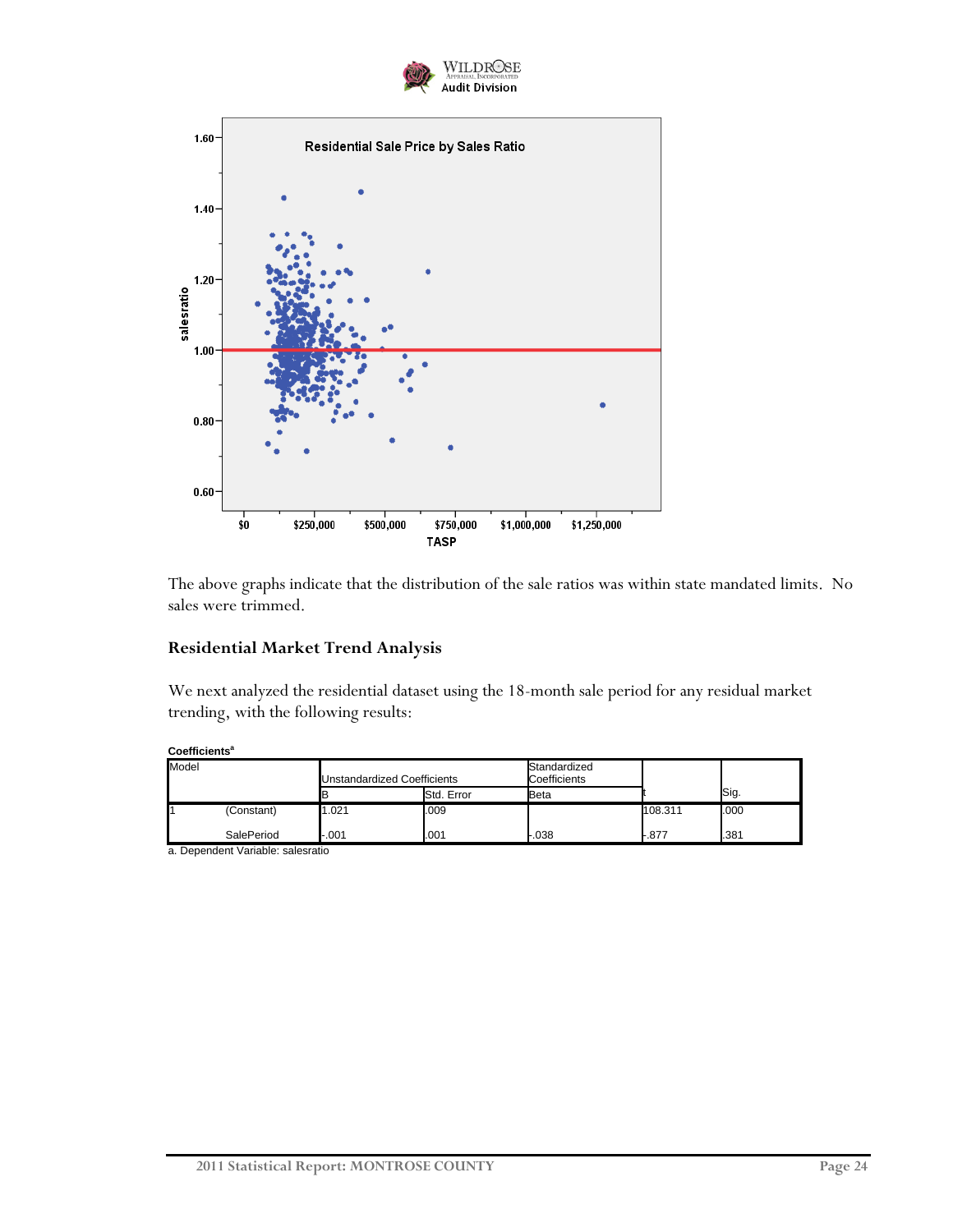



The above analysis indicated that the assessor has adequately addressed market trending in the valuation of residential properties.

#### **Sold/Unsold Analysis**

In terms of the valuation consistency between sold and unsold residential properties, we compared the median actual value per square foot for 2011 between each group, as follows:

| Group  | No.    | Median | Mean  |
|--------|--------|--------|-------|
| Unsold | 10,891 | \$122  | \$129 |
| Sold   | 509    | \$123  | \$127 |

The above results indicate that sold and unsold residential properties were valued in a consistent manner.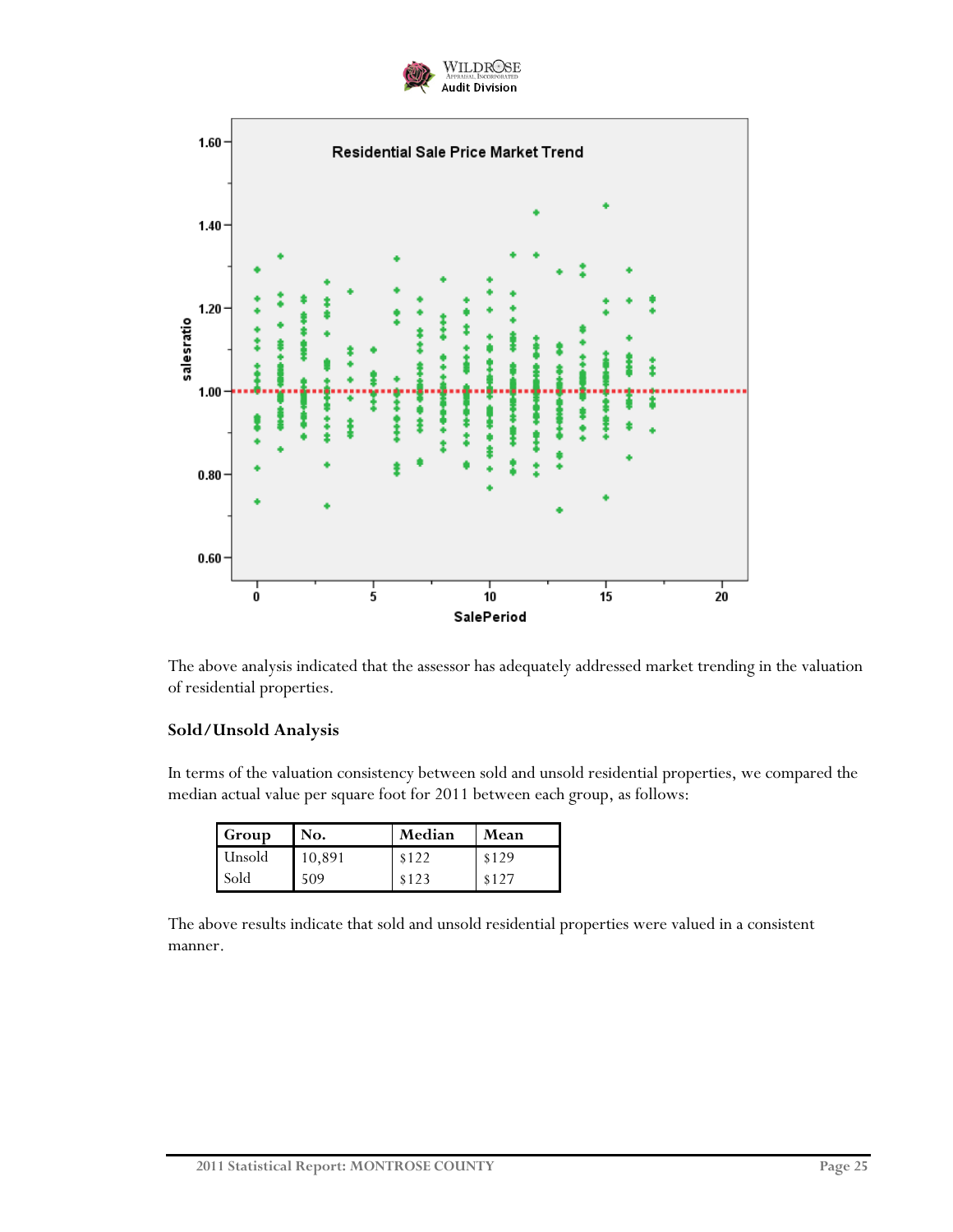

## **IV. COMMERCIAL/INDUSTRIAL SALE RESULTS**

The following steps were taken to analyze the commercial sales:

| 1. Total sales                             | 1.474 |
|--------------------------------------------|-------|
| 2. Selected qualified sales                | 938.  |
| 3. Select improved sales                   | 804   |
| 4. Select commercial/industrial sales only | 30.   |

The sales ratio analysis was analyzed as follows:

| Median                     | 1.010 |
|----------------------------|-------|
| Price Related Differential | 0.989 |
| Coefficient of Dispersion  | .132  |

The above tables indicate that the Montrose County commercial/industrial sale ratios were in compliance with the SBOE standards. The following histogram and scatter plot describe the sales ratio distribution further:

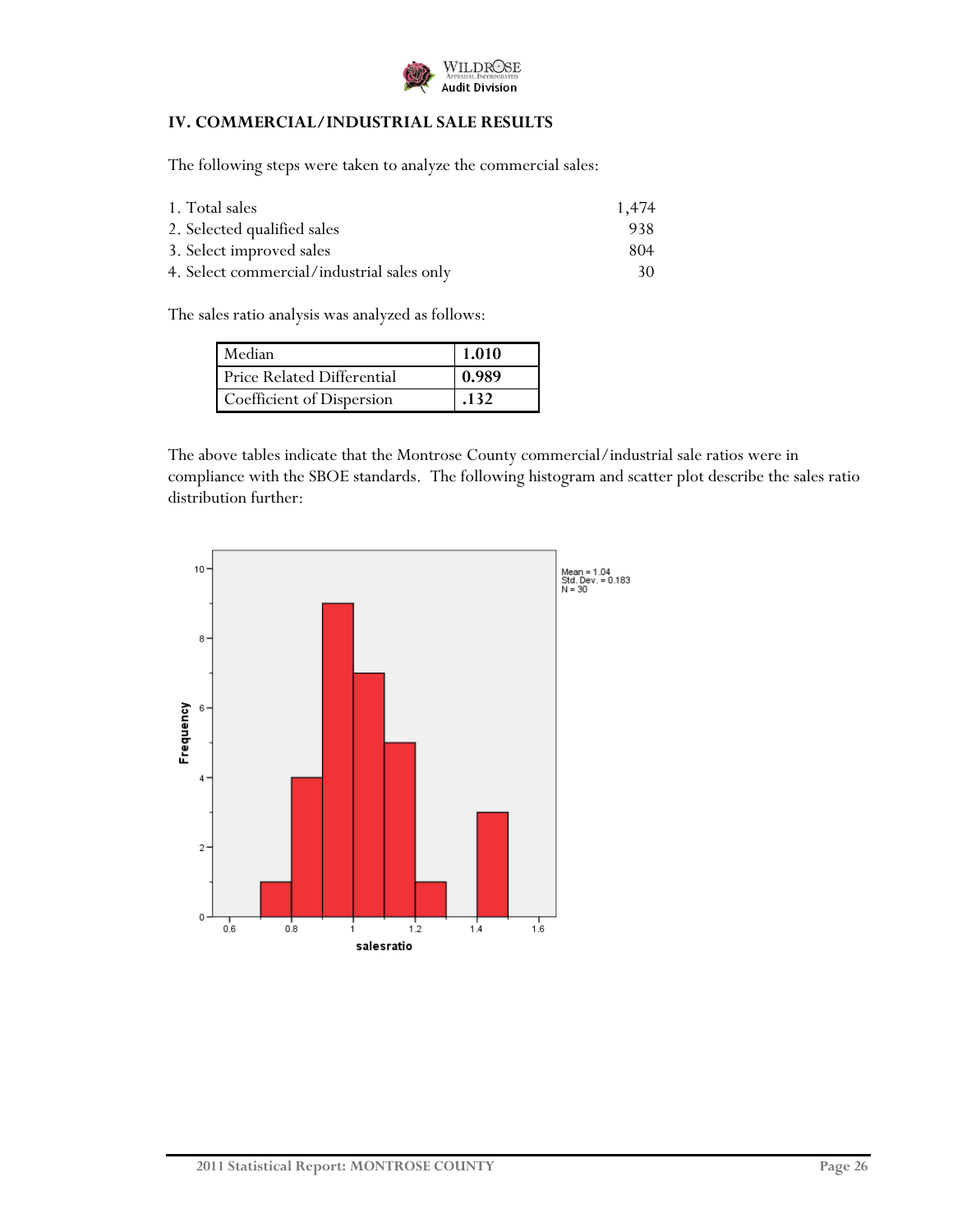



### **Commercial Market Trend Analysis**

The assessor did apply a market trend adjustment to the commercial dataset. The 30 commercial/industrial sales were analyzed, examining the sale ratios across a 24-month sale period with the following results:

| Coefficientsª |
|---------------|
|---------------|

| Model      |  | Unstandardized Coefficients |            | Standardized<br>Coefficients |        |      |  |
|------------|--|-----------------------------|------------|------------------------------|--------|------|--|
|            |  |                             | Std. Error | Beta                         |        | Sig. |  |
| (Constant) |  | .049                        | .078       |                              | 13.397 | .000 |  |
| SalePeriod |  | $-001$                      | .005       | -.023                        | .124   | .902 |  |

a. Dependent Variable: salesratio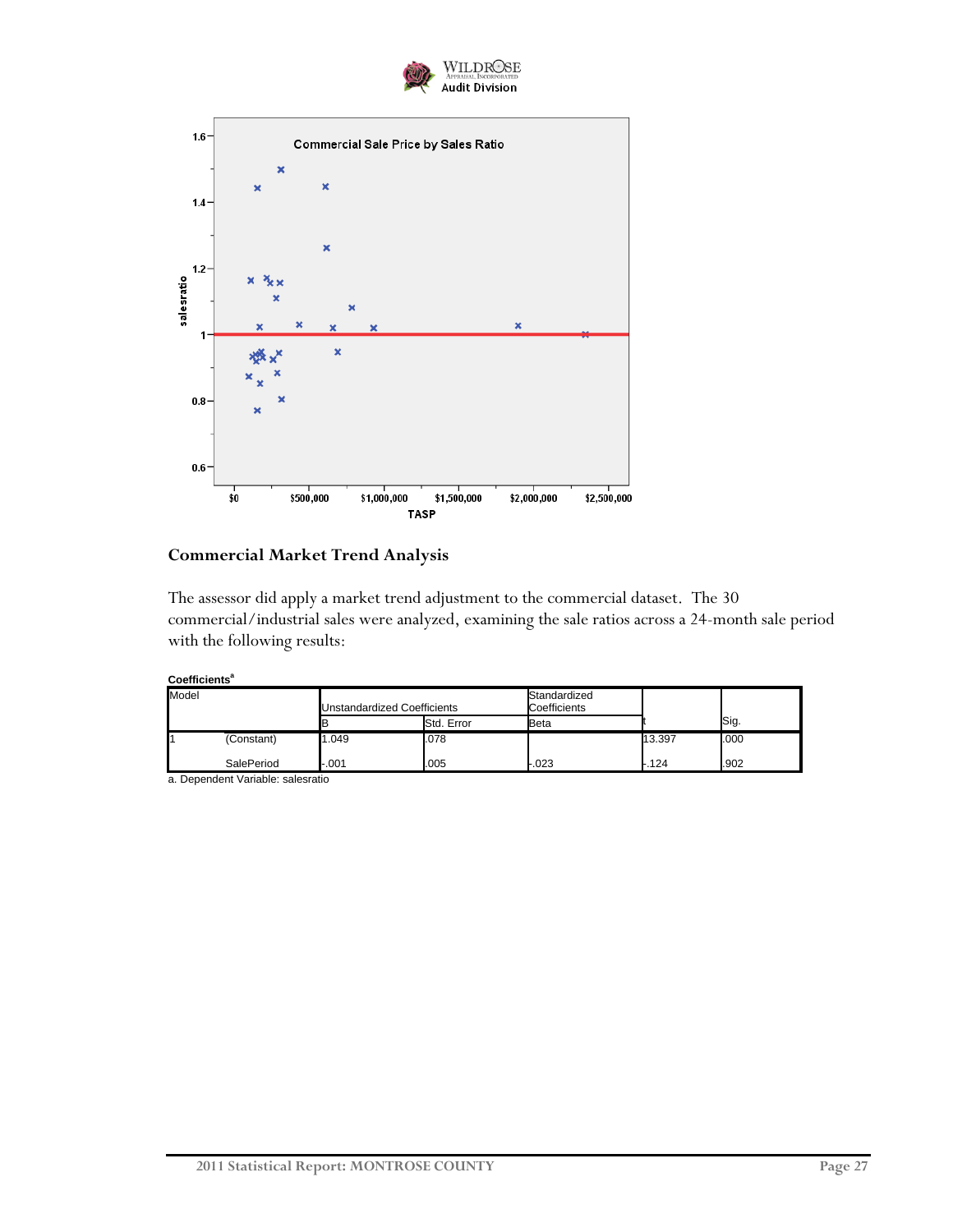



The market trend results indicated no statistically significant trend. We concur that no market trend adjustments were warranted for properties in this class for Montrose County.

## **Sold/Unsold Analysis**

We compared the median change in value from 2010 to 2011 between sold and unsold commercial properties to determine if the assessor was valuing each group consistently, as follows:

| Group  | No. | Median | <b>Mean</b> |
|--------|-----|--------|-------------|
| Unsold |     | 0.89   | 0 d.        |
| Sold   | 30  | O 89   | 0.89        |

The above indicated that the assessor has valued both groups consistently.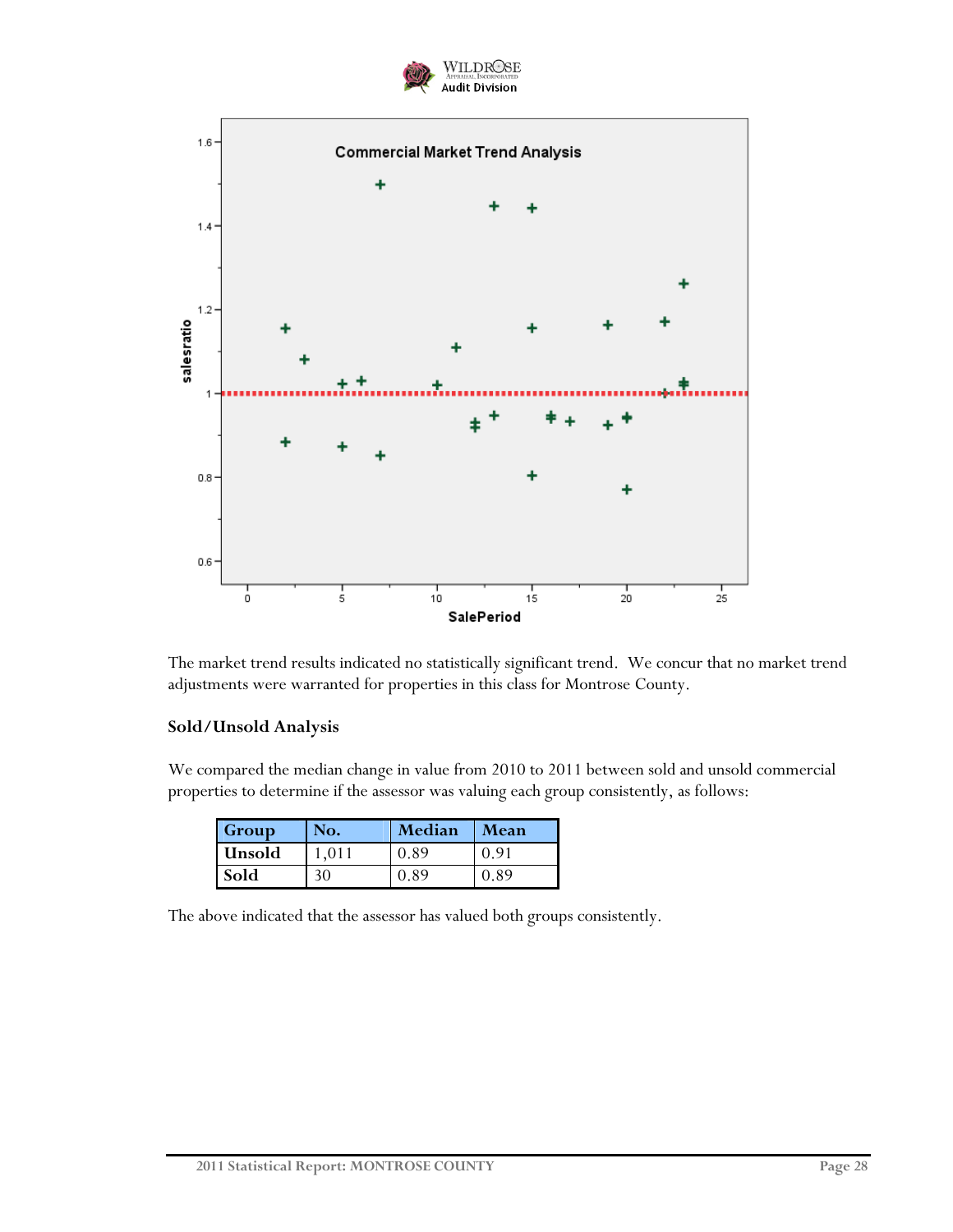

## **V. VACANT LAND SALE RESULTS**

The following steps were taken to analyze vacant land sales:

| 1. Total sales                                     | 1,474 |
|----------------------------------------------------|-------|
| 2. Selected qualified sales                        | 938   |
| 3. Select vacant land sales                        | 129   |
| 4. Select non-agricultural sales                   | 127   |
| 5. Sales between January 1, 2009 and June 30, 2010 | 78.   |

The sales ratio analysis was analyzed as follows:

| Median                            | 1.016 |
|-----------------------------------|-------|
| <b>Price Related Differential</b> | 1.021 |
| Coefficient of Dispersion         | .135  |

The above tables indicate that the Montrose County vacant land sale ratios were in compliance with the SBOE standards. The following histogram and scatter plot describe the sales ratio distribution further:

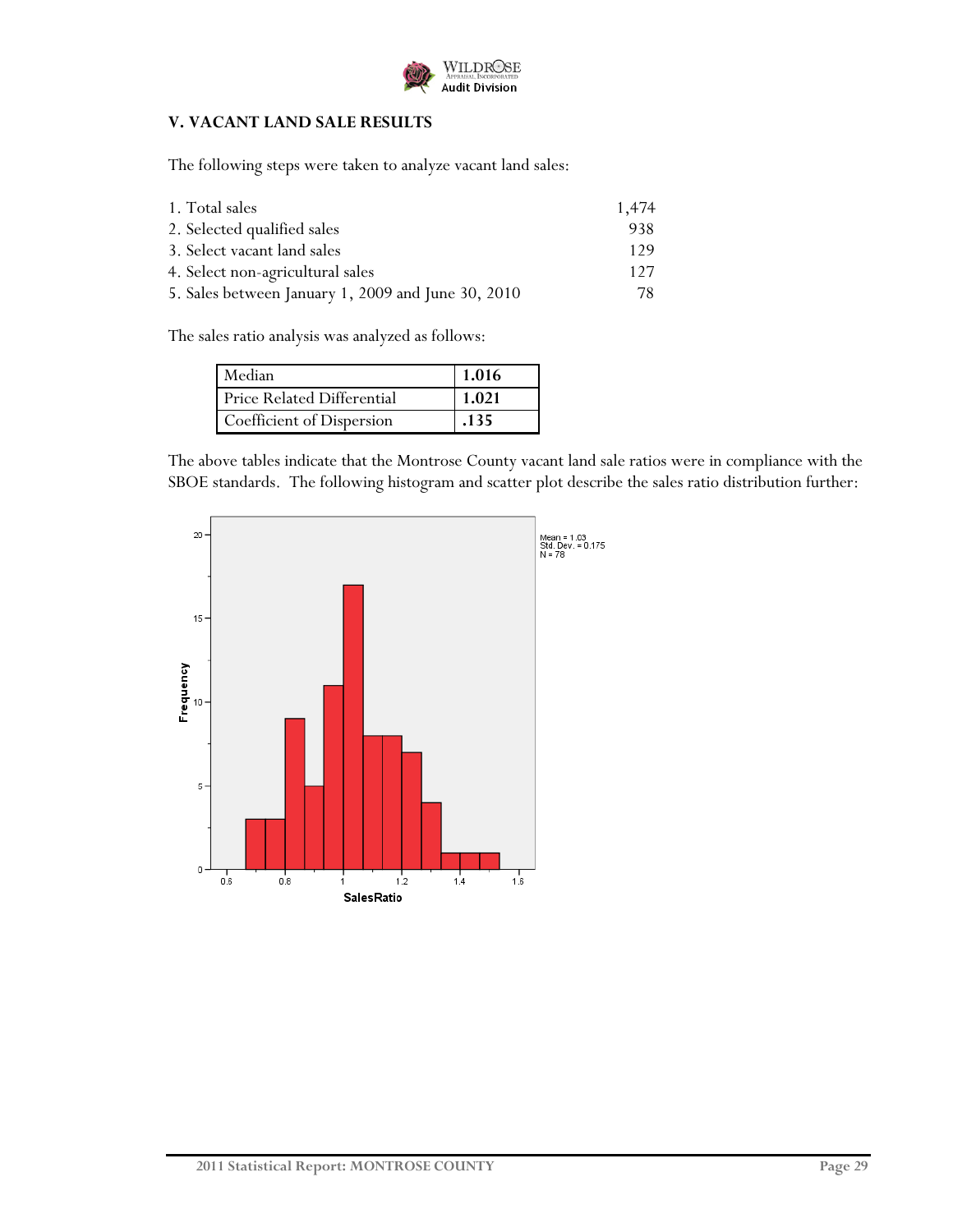



## **Vacant Land Market Trend Analysis**

The assessor did not apply any market trend adjustment to the vacant land dataset. The 78 vacant land sales were analyzed, examining the sale ratios across the 18 month sale period with the following results:

#### Coefficients<sup>a</sup>

| Model |             | Unstandardized Coefficients |            | Standardized<br>Coefficients |        |      |  |
|-------|-------------|-----------------------------|------------|------------------------------|--------|------|--|
|       |             |                             | Std. Error | Beta                         |        | Sig. |  |
|       | (Constant)  | 1.054                       | .040       |                              | 26.521 | .000 |  |
|       | VSalePeriod | -.002                       | .004       | -.068                        | .593   | .555 |  |

a. Dependent Variable: SalesRatio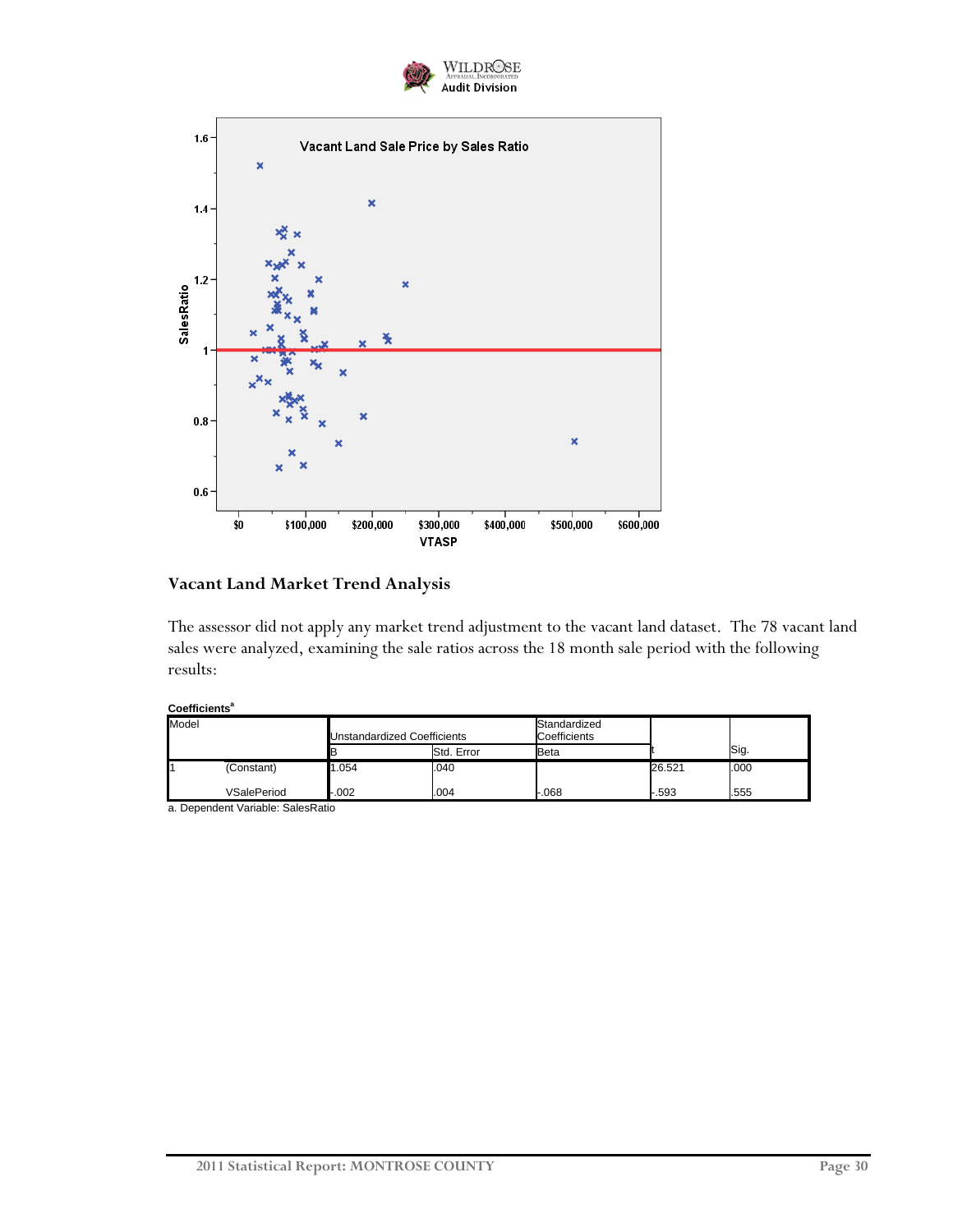



The market trend results indicated no statistically significant trend. We concur that no market trend adjustments were warranted for properties in this class for Montrose County.

#### **Sold/Unsold Analysis**

We compared the median change in actual value between 2010 and 2011 for vacant land properties to determine if sold and unsold properties were valued consistently, as follows:

| <b>Group</b> |       | Median | Mean |
|--------------|-------|--------|------|
| Unsold       | 3,795 | 0.80   | 1.91 |
| <b>Sold</b>  |       | 0.80   | 198  |

The above results indicated that sold and unsold vacant land properties were valued consistently overall.

#### **V. AGRICULTURAL IMPROVEMENTS ANALYSIS**

The final statistical verification concerned the assigned actual values for agricultural residential improvements. We compared the actual value per square foot rate for this group and compared it to rates assigned to residential single family improvements in Montrose County.

The following indicates that agricultural residential improvements were valued in a manner similar to the single family residential improvements in this county: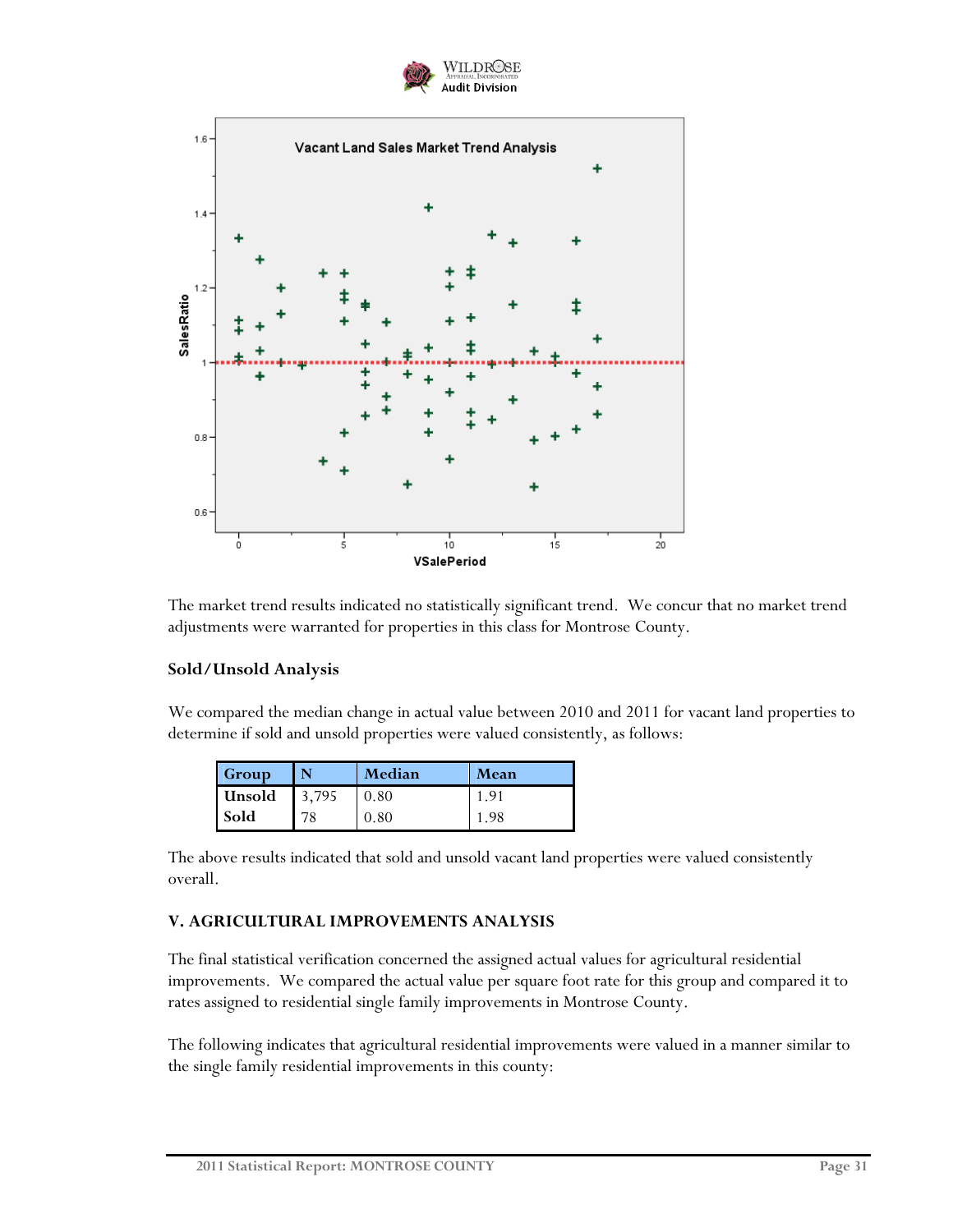

|                 |           | <b>Descriptives</b>              |                   |           |            |
|-----------------|-----------|----------------------------------|-------------------|-----------|------------|
|                 | Abstrimp. |                                  |                   | Statistic | Std. Error |
| <b>ImpVaISE</b> | 1212      | Mean                             |                   | \$94.18   | \$.242     |
|                 |           | 95% Confidence Interval for Mean | Lower Bound       | \$93.71   |            |
|                 |           |                                  | <b>UpperBound</b> | \$94.65   |            |
|                 |           | 5% TrimmedMean                   |                   | \$92.93   |            |
|                 |           | Median                           |                   | \$90.91   |            |
|                 |           | Variance                         |                   | 643.078   |            |
|                 |           | Std. Deviation                   |                   | \$25.359  |            |
|                 |           | Minimum                          |                   | \$15      |            |
|                 |           | Maximum                          |                   | \$267     |            |
|                 |           | Range                            | \$252             |           |            |
|                 |           | Interquartile Range              | \$31              |           |            |
|                 |           | <b>Skewness</b>                  | .951              | .023      |            |
|                 |           | Kurtosis                         | 2.455             | .047      |            |
|                 | 4277      | Mean                             | \$96.46           | \$1.010   |            |
|                 |           | 95% Confidence Interval for Mean | <b>LowerBound</b> | \$94.48   |            |
|                 |           |                                  | <b>UpperBound</b> | \$98.44   |            |
|                 |           | 5% TrimmedMean                   |                   | \$93.56   |            |
|                 |           | Median                           |                   | \$90.11   |            |
|                 |           | Variance                         |                   | 1633.690  |            |
|                 |           | <b>Std. Deviation</b>            |                   | \$40.419  |            |
|                 |           | Minimum                          |                   | \$8       |            |
|                 |           | Maximum                          |                   | \$371     |            |
|                 |           | Range                            |                   | \$363     |            |
|                 |           | Interguartile Range              |                   | \$44      |            |
|                 |           | Skewness                         |                   | 1.674     | .061       |
|                 |           | Kurtosis                         |                   | 6.007     | .122       |

## **VI. CONCLUSIONS**

Based on this statistical analysis, there were no significant compliance issues concluded for Montrose County as of the date of this report.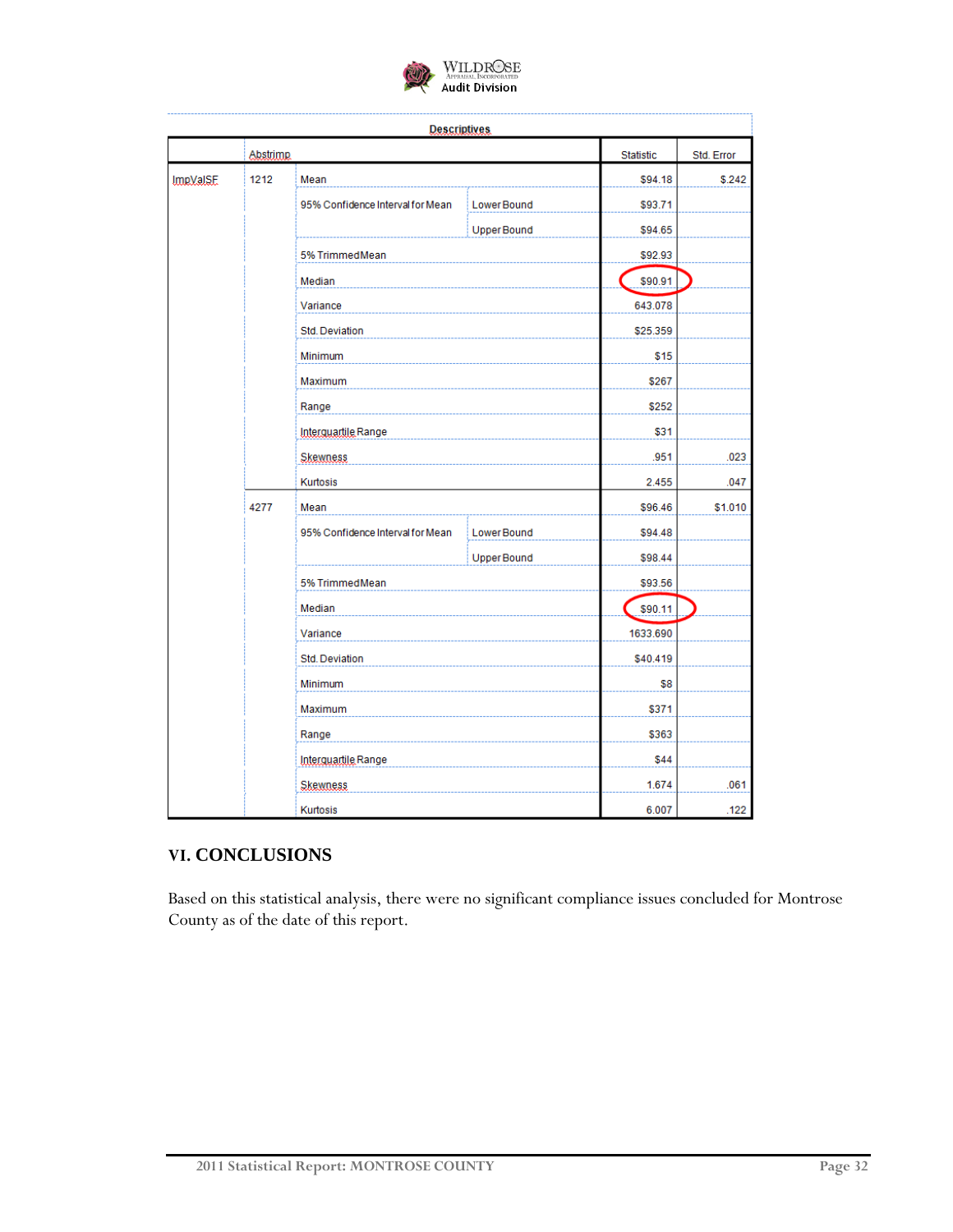

#### **STATISTICAL ABSTRACT**

#### **Residential**

#### Ratio Statistics for CURRTOT / TASP

|      | 95% Confidence Interval for<br>Mean |             |        | 95% Confidence Interval for Median |             |                    | 95% Confidence Interval for<br>Weighted Mean |             |             |                                      | Coefficient of<br>Variation  |                  |
|------|-------------------------------------|-------------|--------|------------------------------------|-------------|--------------------|----------------------------------------------|-------------|-------------|--------------------------------------|------------------------------|------------------|
| Mean | Lower Bound                         | Upper Bound | Median | Lower Bound                        | Upper Bound | Actual<br>Coverage | Weighted<br>Mean                             | Lower Bound | Upper Bound | <b>Price Related</b><br>Differential | Coefficient of<br>Dispersion | Mean<br>Centered |
| .014 | .004                                | .023        | .001   | 995                                | .009        | 95.2%              | .008                                         | 996         | 1.019       | .006                                 | .080                         | 10.7%            |

The confidence interval for the median is constructed without any distribution assumptions. The actual coverage level may be greater than the specified level. Other confidence intervals are constructed by assuming<br>a Normal

#### **Commercial/Industrial**

#### Ratio Statistics for CURRTOT / TASP

|      | 95% Confidence Interval for<br>Mean |             |        |             | 95% Confidence Interval for Median |                    |                  | 95% Confidence Interval for<br>Weighted Mean |             |                                      |                              | Coefficient of<br>Variation |
|------|-------------------------------------|-------------|--------|-------------|------------------------------------|--------------------|------------------|----------------------------------------------|-------------|--------------------------------------|------------------------------|-----------------------------|
| Mean | Lower Bound                         | Upper Bound | Median | Lower Bound | Upper Bound                        | Actual<br>Coverage | Weighted<br>Mean | Lower Bound                                  | Upper Bound | <b>Price Related</b><br>Differential | Coefficient of<br>Dispersion | Mean<br>Centered            |
| .041 | .972                                | .109        | 0.010  | .940        | 081. ا                             | 95.7%              | .052             | .993                                         | 1.111       | .989                                 | .132                         | 17.6%                       |

The confidence interval for the median is constructed without any distribution assumptions. The actual coverage level may be greater than the specified level. Other confidence intervals are constructed by assuming<br>a Normal

#### **Vacant Land**

#### **Ratio Statistics for CURRLND / VTASP**

|       | ن %95<br>Mean | Confidence Interval for . |        | 95% Confidence Interval for Median |             | 95% Confidence Interval for<br>Weighted Mean |                  |             |             |                                      | Coefficient of<br>Variation  |                  |
|-------|---------------|---------------------------|--------|------------------------------------|-------------|----------------------------------------------|------------------|-------------|-------------|--------------------------------------|------------------------------|------------------|
| Mean  | Lower Bound   | Upper Bound               | Median | Lower Bound                        | Upper Bound | Actual<br>Coverage                           | Weighted<br>Mean | Lower Bound | Upper Bound | <b>Price Related</b><br>Differential | Coefficient of<br>Dispersion | Mean<br>Centered |
| 1.033 | .994          | .073                      | .016   | .992                               | .086        | 96.9%                                        | 1.012            | .956        | .069        | .021                                 | 135                          | 17.0%            |

The confidence interval for the median is constructed without any distribution assumptions. The actual coverage level may be greater than the specified level. Other confidence intervals are constructed by assuming<br>a Normal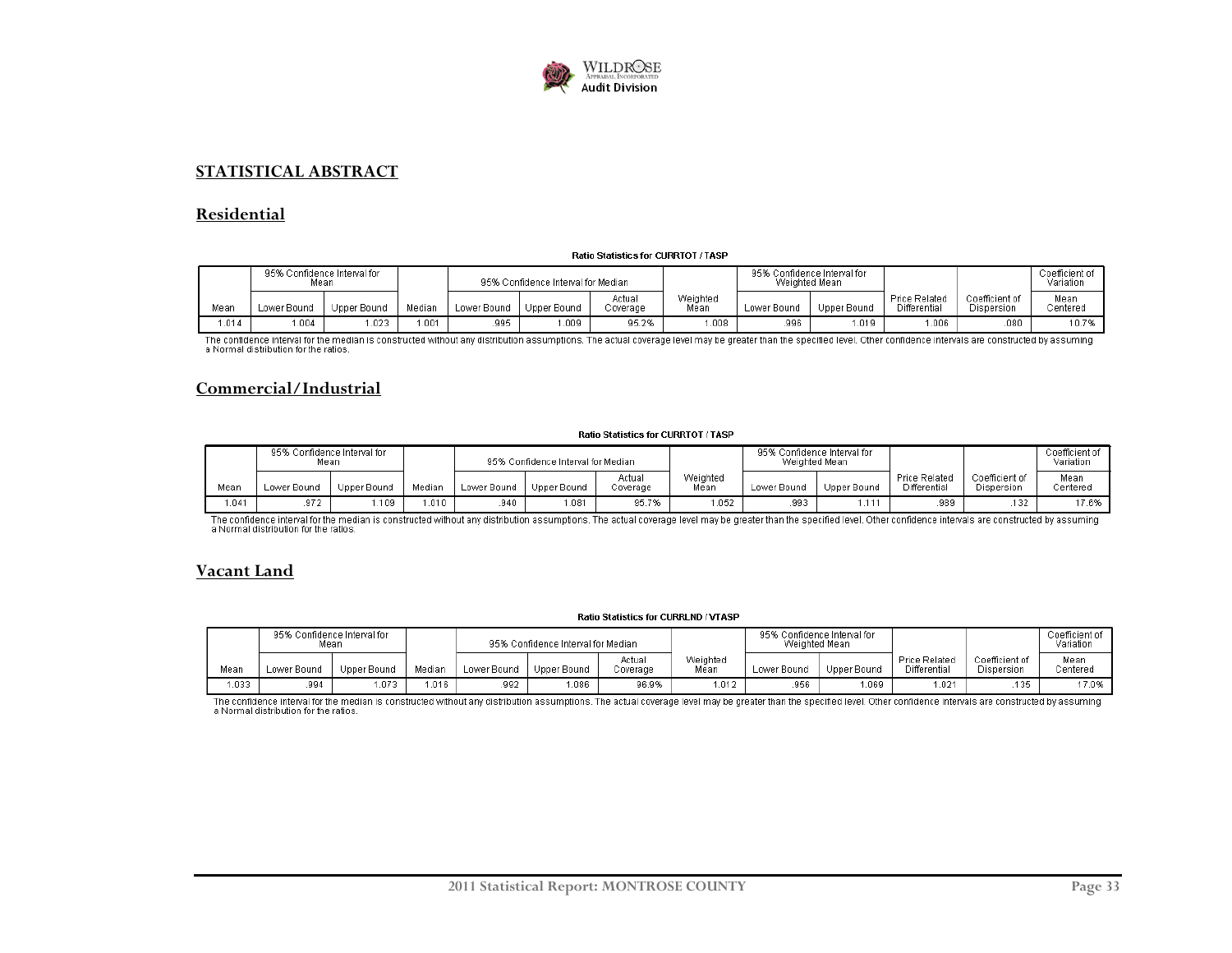

## **Residential Median Ratio Stratification**

## **Sale Price**

|                     | <b>Case Processing Summary</b> |       |              |
|---------------------|--------------------------------|-------|--------------|
|                     |                                | Count | Percent      |
| <b>SPRec</b>        | \$25K to \$50K                 |       | .2%          |
|                     | \$50K to \$100K                | 12    | 2.3%         |
|                     | \$100K to \$150K               | 121   | 23.3%        |
|                     | \$150K to \$200K               | 162   | 31.2%        |
|                     | \$200K to \$300K               | 149   | 28.7%        |
|                     | \$300K to \$500K               | 64    | 12.3%        |
|                     | \$500K to \$750K               | 10    | 1.9%         |
| Overall<br>Excluded | Over \$1,000K                  | 520   | 2%<br>100.0% |
| Total               |                                | 520   |              |

#### **Ratio Statistics for CURRTOT / TASP**

| Group            |        | <b>Price Related</b> | Coefficient of | Coefficient of Variation |
|------------------|--------|----------------------|----------------|--------------------------|
|                  | Median | Differential         | Dispersion     | <b>Median Centered</b>   |
| \$25K to \$50K   | 1.131  | 1.000                | .000           | %                        |
| \$50K to \$100K  | 1.003  | 1.002                | .145           | 17.1%                    |
| \$100K to \$150K | 1.009  | 1.001                | .093           | 12.3%                    |
| \$150K to \$200K | .999   | .999                 | .065           | 9.2%                     |
| \$200K to \$300K | 1.001  | 1.001                | .075           | 10.0%                    |
| \$300K to \$500K | .995   | .999                 | .086           | 12.2%                    |
| \$500K to \$750K | .936   | 1.001                | .103           | 15.3%                    |
| Over \$1,000K    | .845   | 1.000                | .000           | .%                       |
| Overall          | 1.001  | 1.006                | .080           | 10.9%                    |

#### **Subclass**

#### **Case Processing Summary**

|                     |      | Count | Percent |
|---------------------|------|-------|---------|
| Abstrimp            | ი    | 10    | 1.9%    |
|                     | 1212 | 491   | 94.4%   |
|                     | 1215 | з     | .6%     |
|                     | 1225 |       | .2%     |
|                     | 1230 | 15    | 2.9%    |
| Overall<br>Excluded |      | 520   | 100.0%  |
| Total               |      | 520   |         |

| Group   |        | <b>Price Related</b> | Coefficient of | Coefficient of Variation |
|---------|--------|----------------------|----------------|--------------------------|
|         | Median | <b>Differential</b>  | Dispersion     | <b>Median Centered</b>   |
|         | .866   | .998                 | .119           | 15.6%                    |
| 1212    | 1.001  | 1.006                | .079           | 10.8%                    |
| 1215    | 1.068  | 1.020                | .123           | 19.4%                    |
| 1225    | .845   | 1.000                | .000           | .%                       |
| 1230    | .996   | 1.003                | .040           | 5.9%                     |
| Overall | 1.001  | 1.006                | .080           | 10.9%                    |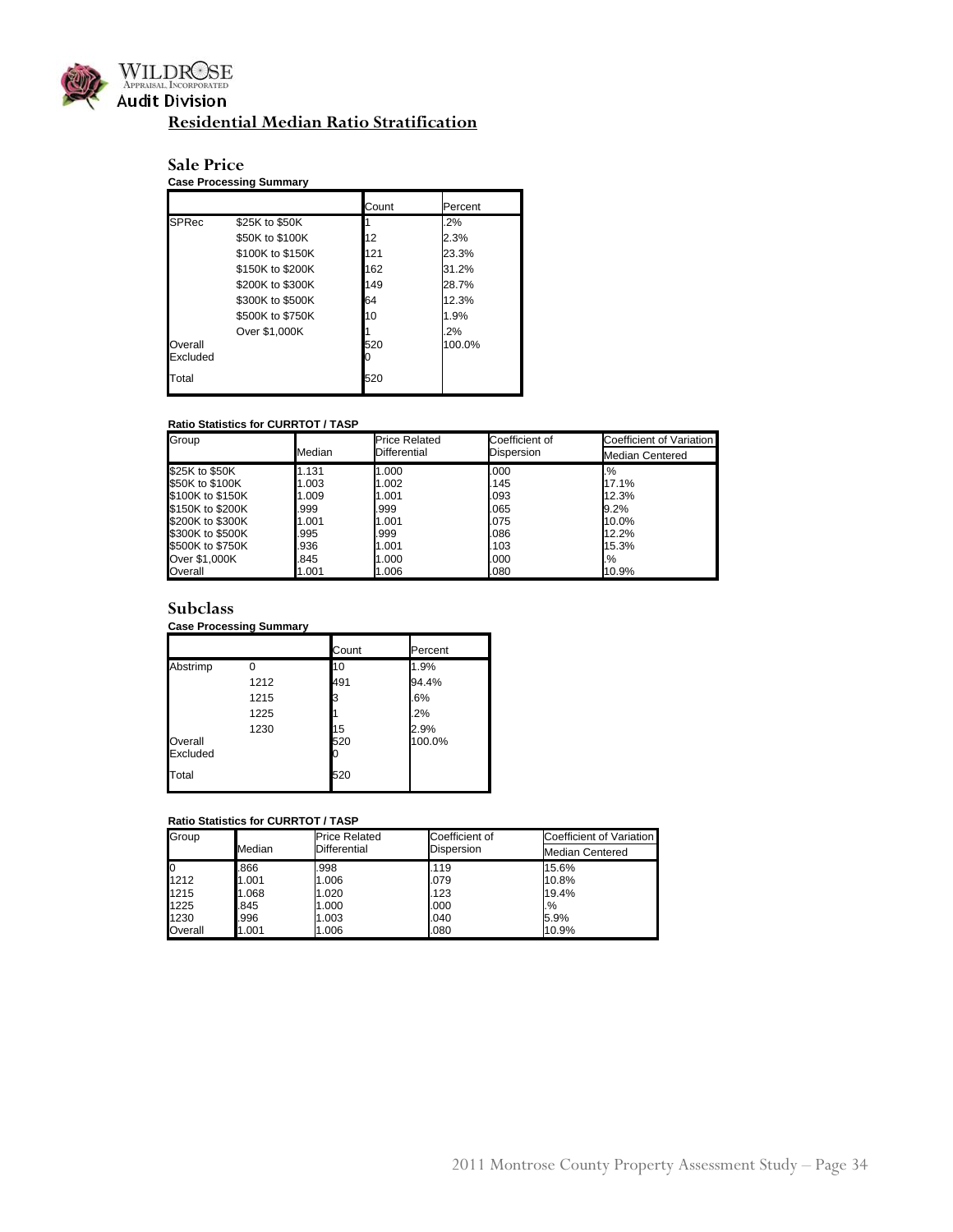

#### **Age Case Processing Summary**

|                     |            | Count      | Percent         |
|---------------------|------------|------------|-----------------|
| AgeRec              | O          | 10         | 1.9%            |
|                     | Over 100   | 20         | 3.8%            |
|                     | 75 to 100  | 16         | 3.1%            |
|                     | 50 to 75   | 26         | 5.0%            |
|                     | 25 to 50   | 80         | 15.4%           |
|                     | 5 to 25    | 228        | 43.8%           |
| Overall<br>Excluded | 5 or Newer | 140<br>520 | 26.9%<br>100.0% |
| Total               |            | 520        |                 |

#### **Ratio Statistics for CURRTOT / TASP**

| Group       |        | <b>Price Related</b> | Coefficient of | Coefficient of Variation |
|-------------|--------|----------------------|----------------|--------------------------|
|             | Median | Differential         | Dispersion     | <b>Median Centered</b>   |
| $\mathbf 0$ | .866   | .998                 | .119           | 15.6%                    |
| Over 100    | 1.006  | 1.015                | .136           | 16.7%                    |
| 75 to 100   | .940   | 1.002                | .091           | 12.1%                    |
| 50 to 75    | .993   | 1.008                | .117           | 15.8%                    |
| 25 to 50    | 1.005  | 1.019                | .102           | 12.7%                    |
| 5 to 25     | 1.005  | 1.010                | .070           | 9.7%                     |
| 5 or Newer  | 1.001  | .997                 | .060           | 8.7%                     |
| Overall     | 1.001  | 1.006                | .080           | 10.9%                    |

## **Improved Area**

#### **Case Processing Summary**

|                     |                    | Count | Percent |
|---------------------|--------------------|-------|---------|
| ImpSFRec            | O                  | 10    | 1.9%    |
|                     | LE 500 sf          |       | 2%      |
|                     | 500 to 1,000 sf    | 23    | 4.4%    |
|                     | 1,000 to 1,500 sf  | 205   | 39.4%   |
|                     | 1,500 to 2,000 sf  | 181   | 34.8%   |
|                     | 2,000 to 3,000 sf  | 87    | 16.7%   |
|                     | 3,000 sf or Higher | 13    | 2.5%    |
| Overall<br>Excluded |                    | 520   | 100.0%  |
| Total               |                    | 520   |         |

| Group              |        | <b>Price Related</b> | Coefficient of | Coefficient of Variation |
|--------------------|--------|----------------------|----------------|--------------------------|
|                    | Median | Differential         | Dispersion     | <b>Median Centered</b>   |
| <b>lo</b>          | .866   | .998                 | .119           | 15.6%                    |
| LE 500 sf          | .845   | 1.000                | .000           | .%                       |
| 500 to 1.000 sf    | .945   | 1.009                | .134           | 16.7%                    |
| 1,000 to 1,500 sf  | .998   | 1.008                | .070           | 9.4%                     |
| 1,500 to 2,000 sf  | 1.008  | 1.009                | .074           | 10.2%                    |
| 2,000 to 3,000 sf  | 1.014  | 1.015                | .085           | 12.1%                    |
| 3,000 sf or Higher | 1.042  | 1.010                | .105           | 12.9%                    |
| Overall            | 1.001  | 1.006                | .080           | 10.9%                    |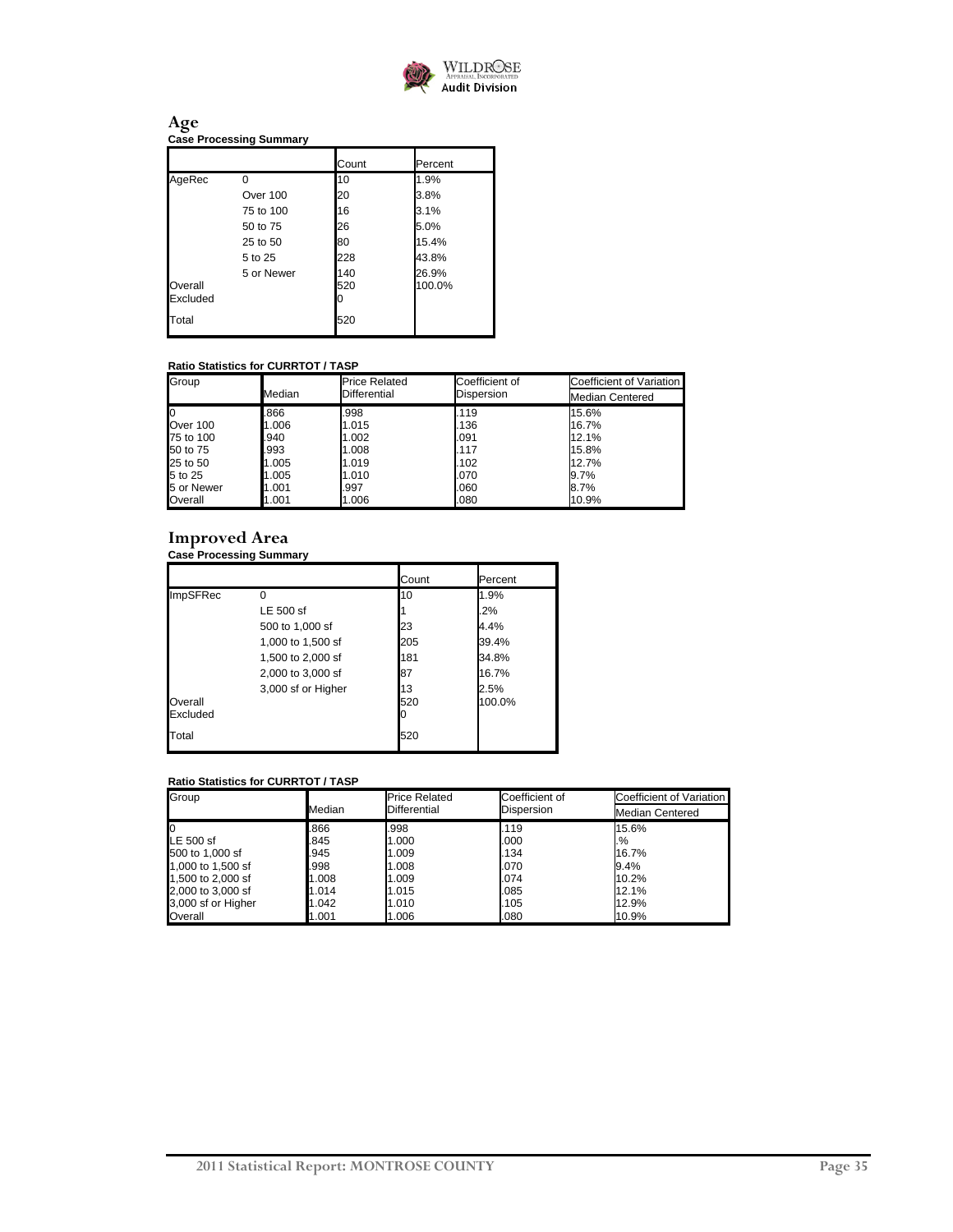

## **Improvement Quality**

| <b>Case Processing Summary</b> |   |                |               |
|--------------------------------|---|----------------|---------------|
|                                |   | Count          | Percent       |
| QUALITY                        | 1 |                | .2%           |
|                                | 2 | 36             | 7.1%          |
|                                | 3 | 353            | 69.4%         |
|                                | 4 | 84             | 16.5%         |
|                                | 5 | 33             | 6.5%          |
| Overall<br>Excluded            | 6 | 2<br>509<br>11 | .4%<br>100.0% |
| Total                          |   | 520            |               |

#### **Ratio Statistics for CURRTOT / TASP**

| Group   |        | <b>Price Related</b> | Coefficient of | Coefficient of Variation |
|---------|--------|----------------------|----------------|--------------------------|
|         | Median | Differential         | Dispersion     | <b>Median Centered</b>   |
|         | 1.131  | 1.000                | .000           | .%                       |
|         | .976   | .998                 | .139           | 17.2%                    |
|         | 1.001  | 1.006                | .074           | 10.2%                    |
|         | 1.015  | 1.005                | .068           | 8.7%                     |
|         | 1.003  | 1.019                | .082           | 13.1%                    |
|         | 1.102  | .993                 | .108           | 15.3%                    |
| Overall | 1.001  | 1.005                | .079           | 10.8%                    |

## **Commercial Median Ratio Stratification**

## **Sale Price**

#### **Case Processing Summary**

|                     |                    | Count | Percent |
|---------------------|--------------------|-------|---------|
| <b>SPRec</b>        | \$50K to \$100K    |       | 3.3%    |
|                     | \$100K to \$150K   |       | 13.3%   |
|                     | \$150K to \$200K   |       | 23.3%   |
|                     | \$200K to \$300K   |       | 20.0%   |
|                     | \$300K to \$500K   |       | 13.3%   |
|                     | \$500K to \$750K   |       | 13.3%   |
|                     | \$750K to \$1,000K |       | $6.7\%$ |
|                     | Over \$1,000K      |       | 6.7%    |
| Overall<br>Excluded |                    | 30    | 100.0%  |
| Total               |                    | 30    |         |

| Group              |        | <b>Price Related</b> | Coefficient of | Coefficient of Variation |  |
|--------------------|--------|----------------------|----------------|--------------------------|--|
|                    | Median | Differential         | Dispersion     | <b>Median Centered</b>   |  |
| \$50K to \$100K    | .873   | 1.000                | .000           | .%                       |  |
| \$100K to \$150K   | .937   | 1.009                | .067           | 14.0%                    |  |
| \$150K to \$200K   | .941   | 1.005                | .130           | 23.6%                    |  |
| \$200K to \$300K   | 1.027  | 1.009                | .111           | 12.5%                    |  |
| \$300K to \$500K   | 1.093  | 1.008                | .188           | 26.7%                    |  |
| \$500K to \$750K   | 1.141  | 1.008                | .162           | 20.3%                    |  |
| \$750K to \$1,000K | 1.050  | 1.002                | .029           | 4.1%                     |  |
| Over \$1.000K      | 1.014  | 1.001                | .013           | 1.9%                     |  |
| Overall            | 1.010  | .989                 | .132           | 18.4%                    |  |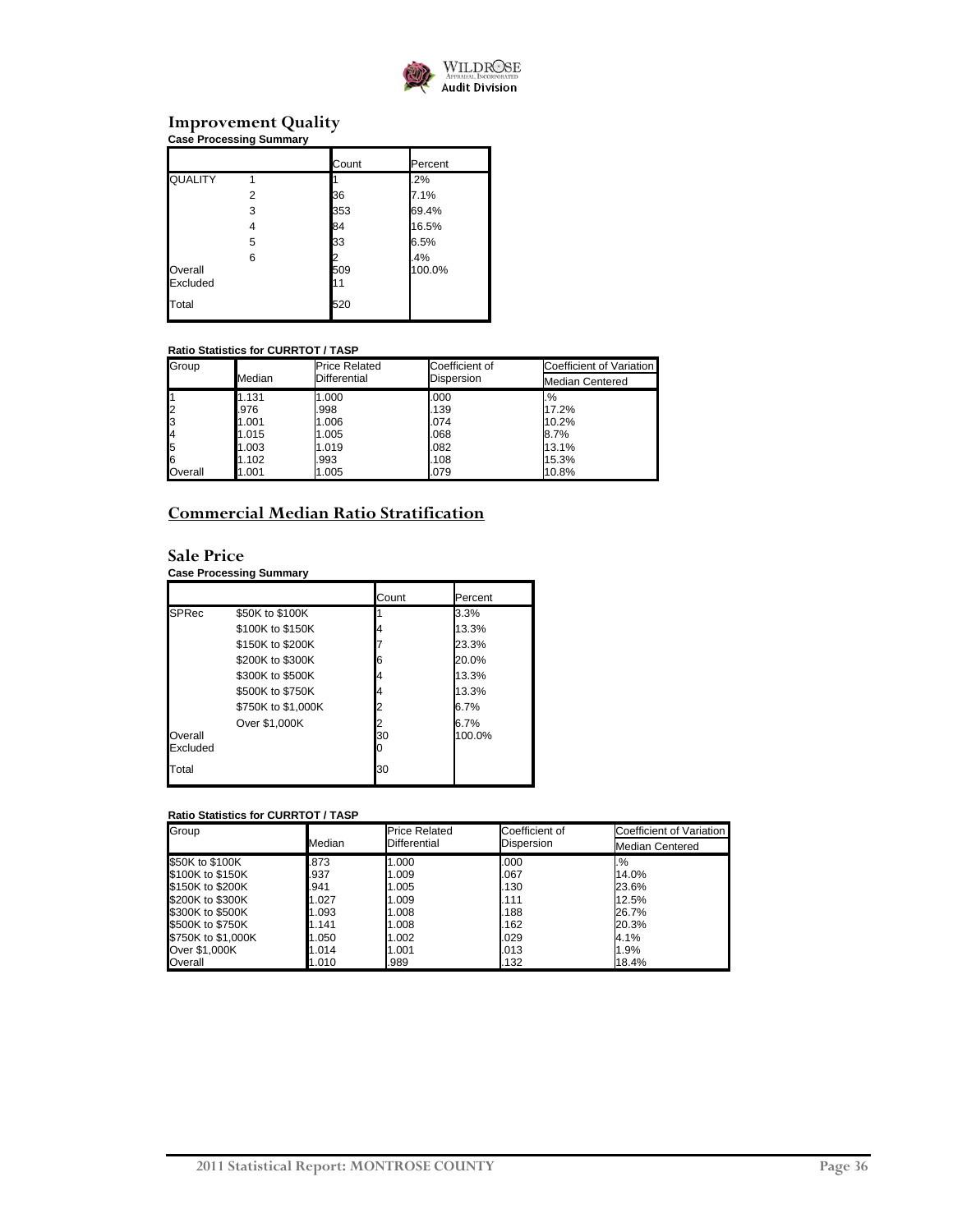

#### **Subclass Case Processing Summary**

|          |          | Count | Percent |
|----------|----------|-------|---------|
|          | $\Omega$ |       |         |
| Abstrimp |          | 2     | 6.7%    |
|          | 1881     |       | 3.3%    |
|          | 1976     |       | 3.3%    |
|          | 2212     | 4     | 13.3%   |
|          | 2215     |       | 3.3%    |
|          | 2220     | 5     | 16.7%   |
|          | 2221     |       | 3.3%    |
|          | 2224     |       | 3.3%    |
|          | 2225     |       | 3.3%    |
|          | 2230     | 8     | 26.7%   |
|          | 2235     |       | 3.3%    |
|          | 2245     |       | 3.3%    |
|          | 3212     |       | 3.3%    |
|          | 3215     |       | 3.3%    |
|          | 3230     |       | 3.3%    |
| Overall  |          | 30    | 100.0%  |
| Excluded |          | 0     |         |
| Total    |          | 30    |         |

| Group   |        | Price Related | Coefficient of | Coefficient of Variation |
|---------|--------|---------------|----------------|--------------------------|
|         | Median | Differential  | Dispersion     | <b>Median Centered</b>   |
| IО      | 1.126  | .917          | .286           | 40.4%                    |
| 1881    | 1.027  | 1.000         | .000           | .%                       |
| 1976    | 947    | 1.000         | .000           | %.                       |
| 2212    | 896    | .995          | .060           | 8.9%                     |
| 2215    | 1.000  | 1.000         | 000            | $\%$                     |
| 2220    | 1.156  | .981          | 136            | 19.8%                    |
| 2221    | 1.030  | 1.000         | 000            | .%                       |
| 2224    | 1.164  | 1.000         | 000            | .%                       |
| 2225    | 1.442  | 1.000         | .000           | %.                       |
| 2230    | 984    | .968          | 104            | 14.1%                    |
| 2235    | 1.020  | 1.000         | .000           | .%                       |
| 2245    | 931    | 1.000         | .000           | .%                       |
| 3212    | 771    | 1.000         | .000           | .%                       |
| 3215    | 1.110  | 1.000         | .000           | %.                       |
| 3230    | .933   | 1.000         | .000           | %.                       |
| Overall | 1.010  | .989          | 132            | 18.4%                    |